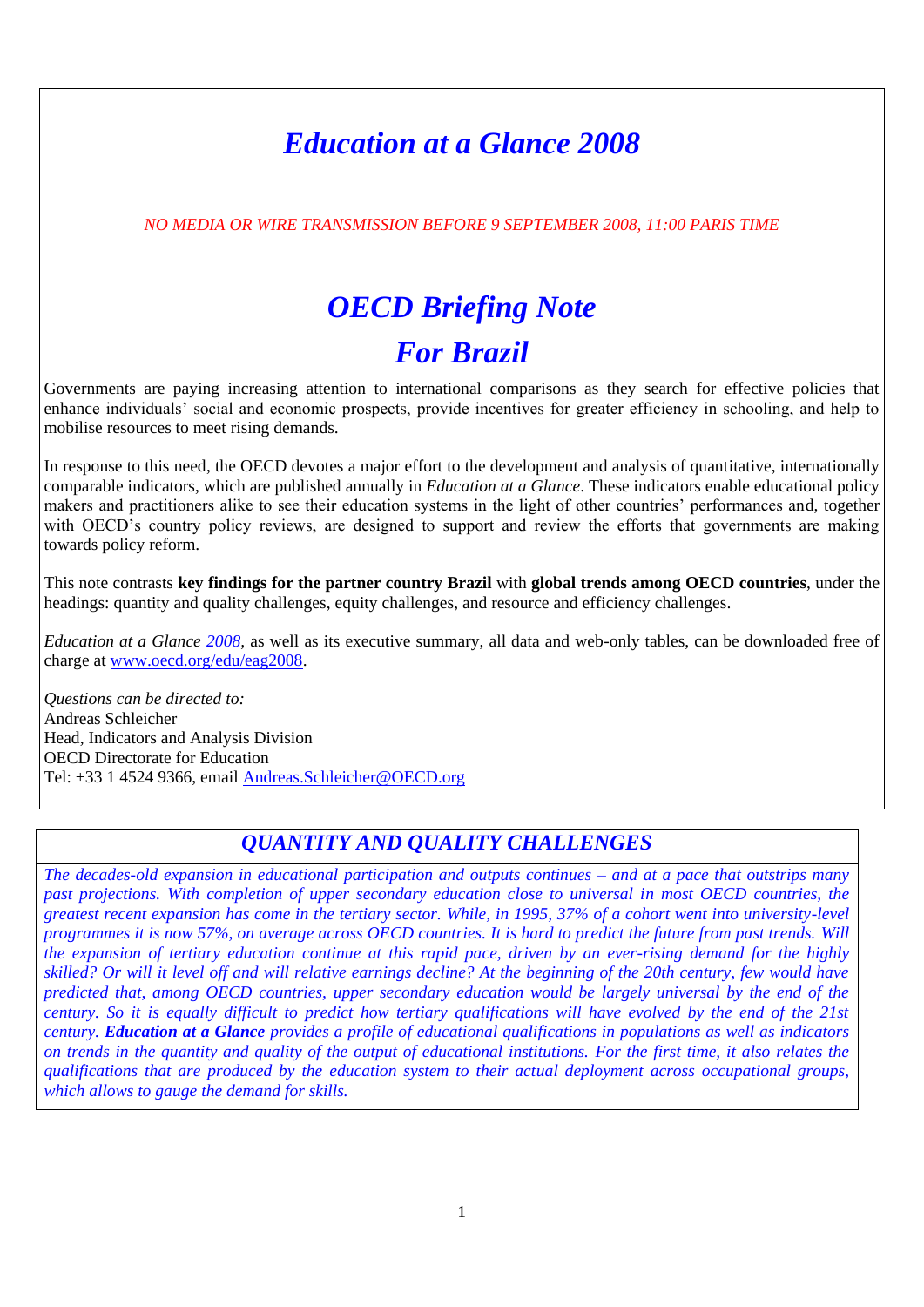| <b>Global trends</b>                                                                                                                                                                                                                                                                                                                                                                                                                                                                                                                                                                                                                                                                                                                                                                                                                                                                                                                                                                                                                                                                                                                                                                                                                                                                                                                                                                                                                                                                                                                                                                                                                                                                                                                                                                                                                                                                                                                                                                                                                                                                                                                  | <b>Key results for the partner country Brazil</b>                                                                                                                                                                                                                                                                                                                                                                                                                                                                                                                                                                                                                                                                                                                                                                                                                                                                                                                                                                                                                                                                                                                                                                                                                                                                                                                                                                                                                                                                                                         |
|---------------------------------------------------------------------------------------------------------------------------------------------------------------------------------------------------------------------------------------------------------------------------------------------------------------------------------------------------------------------------------------------------------------------------------------------------------------------------------------------------------------------------------------------------------------------------------------------------------------------------------------------------------------------------------------------------------------------------------------------------------------------------------------------------------------------------------------------------------------------------------------------------------------------------------------------------------------------------------------------------------------------------------------------------------------------------------------------------------------------------------------------------------------------------------------------------------------------------------------------------------------------------------------------------------------------------------------------------------------------------------------------------------------------------------------------------------------------------------------------------------------------------------------------------------------------------------------------------------------------------------------------------------------------------------------------------------------------------------------------------------------------------------------------------------------------------------------------------------------------------------------------------------------------------------------------------------------------------------------------------------------------------------------------------------------------------------------------------------------------------------------|-----------------------------------------------------------------------------------------------------------------------------------------------------------------------------------------------------------------------------------------------------------------------------------------------------------------------------------------------------------------------------------------------------------------------------------------------------------------------------------------------------------------------------------------------------------------------------------------------------------------------------------------------------------------------------------------------------------------------------------------------------------------------------------------------------------------------------------------------------------------------------------------------------------------------------------------------------------------------------------------------------------------------------------------------------------------------------------------------------------------------------------------------------------------------------------------------------------------------------------------------------------------------------------------------------------------------------------------------------------------------------------------------------------------------------------------------------------------------------------------------------------------------------------------------------------|
| Education systems continue to expand at a rapid<br>pace                                                                                                                                                                                                                                                                                                                                                                                                                                                                                                                                                                                                                                                                                                                                                                                                                                                                                                                                                                                                                                                                                                                                                                                                                                                                                                                                                                                                                                                                                                                                                                                                                                                                                                                                                                                                                                                                                                                                                                                                                                                                               | <b>Brazil is making efforts to improve its very low attainment</b><br>levels at the tertiary level                                                                                                                                                                                                                                                                                                                                                                                                                                                                                                                                                                                                                                                                                                                                                                                                                                                                                                                                                                                                                                                                                                                                                                                                                                                                                                                                                                                                                                                        |
| attainment<br>levels<br>$\bullet$ Tertiary<br>have<br>increased<br>substantially, for the first time reaching one third of<br>the cohort of 25-to-34-year-olds, on average across<br>OECD countries. In France, Ireland, Japan and<br>Korea, there is a difference of 25 percentage points<br>or more in tertiary attainment between the oldest and<br>youngest age groups (Table A1.3a). Between 1995<br>and 2006 alone, the university-level graduation rate<br>rose, on average across countries, from 20 to 37%<br>(Table A3.2) and more than half of those at the<br>typical age of graduation completed their first<br>tertiary-type A degree in Australia, Finland, Iceland<br>and New Zealand (Table A3.1).<br>• The social sciences, business and law are the major<br>educational fields in most countries. Across OECD<br>countries, they constitute 28% of the overall tertiary-<br>type A attainment in the population. On average,<br>there are 3.6 times as many individuals with degrees<br>in the younger cohort entering the labour-market<br>than in the older one nearing retirement age. By<br>contrast, in the field of education, this ratio is close<br>to 1 in the OECD countries (Table A1.5).<br>and current entry rates suggest that these trends<br>will continue.<br>• Entry rates in tertiary-type A education increased<br>between<br>substantially<br>2006,<br>1995<br>and<br>by<br>20 percentage points on average in OECD countries.<br>Between 2000 and 2006, growth exceeded<br>10 percentage points in 11 of the 25 OECD<br>countries for which data are available. In 2006, in<br>Australia, Finland, Hungary, Iceland, New Zealand,<br>Norway, Poland, the Slovak Republic and Sweden,<br>and the partner country the Russian Federation, it is<br>estimated that 65% or more of young adults will<br>enter tertiary-type A programmes. In almost all<br>countries, the majority of new entrants choose to<br>follow tertiary programmes in the field of social<br>sciences, business, law and services (Tables A2.4)<br>and $A2.5$ ).<br>• Overall, females represent 54% of new entrants in | • In Brazil, twice the population aged 25-to-34 has attained<br>tertiary education (8%), compared to the population aged<br>55-to-64 (4%). The attainment level of tertiary education<br>among the population from 35-to-54 is higher, with 9%.<br>These rates are the lowest of all countries compared.<br>$(Table A1.3a)$ .<br>• Available data for Brazil show that the first-time<br>graduation rates in tertiary-type A education increased<br>from 10 to $15\%$ from 2000 to 2003, suggesting that<br>further progress is being made (Table A3.2).<br>• Among graduates from tertiary-type A and advanced<br>research programmes in Brazil, 41% of graduates are in<br>social sciences, business, law and services (above the<br>OECD average of 37%), 33% of graduates are in<br>humanities, arts and education (above the OECD average<br>of 25%), 13% of graduates are in health and welfare<br>(same percentage as OECD average), about 5% of<br>graduates are in life sciences, physical sciences and<br>agriculture (below the OECD average 7%), as well as in<br>engineering, manufacturing and construction (below the<br>OECD average of 12%) and only 3% of graduates are in<br>mathematics and computer science (below the OECD<br>average of 5%) (Table A3.4a).<br>• The percentage of graduates in science-related fields<br>(engineering, manufacturing and construction; life<br>sciences, physical sciences and agriculture; as well as<br>mathematics and computing) is 13%, around half the<br>OECD average of 24% (Table A3.4a). |
| tertiary education in OECD countries. However, the<br>breakdown by gender varies considerably according<br>to the field of education. Two fields are noteworthy<br>for the strong representation of females, namely                                                                                                                                                                                                                                                                                                                                                                                                                                                                                                                                                                                                                                                                                                                                                                                                                                                                                                                                                                                                                                                                                                                                                                                                                                                                                                                                                                                                                                                                                                                                                                                                                                                                                                                                                                                                                                                                                                                   |                                                                                                                                                                                                                                                                                                                                                                                                                                                                                                                                                                                                                                                                                                                                                                                                                                                                                                                                                                                                                                                                                                                                                                                                                                                                                                                                                                                                                                                                                                                                                           |

health and welfare and humanities, arts and education with 75% and 68%, respectively, of new entrants. The proportion of females choosing science (including life sciences, physical sciences, mathematics, computing,engineering, manufacturing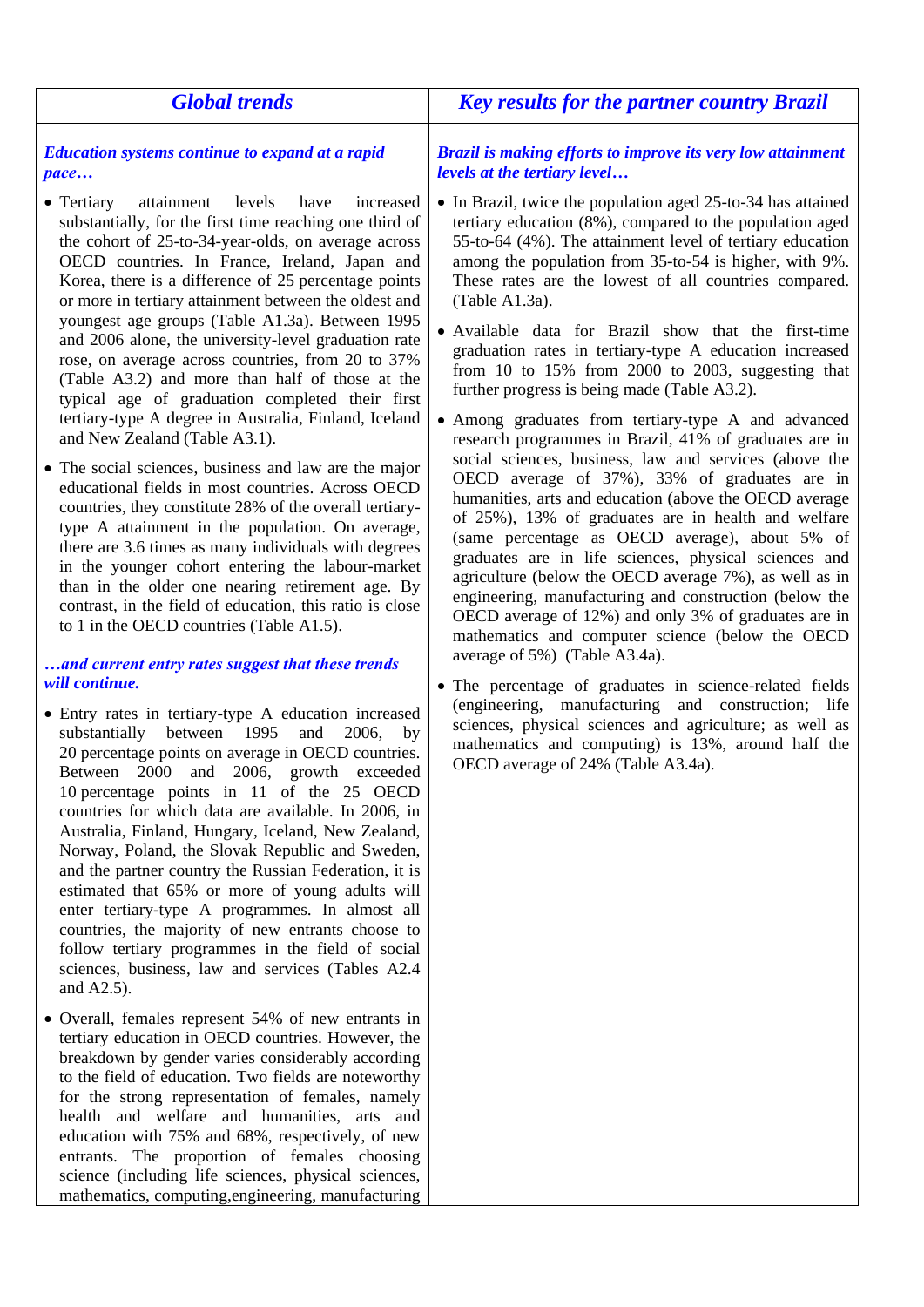| and construction and agriculture) studies ranges<br>from less than 25% in Japan, the Netherlands, Spain<br>and Switzerland and the partner country Chile to<br>more than 35% in Denmark, Iceland, Italy and New<br>Zealand (Table A2.6).                                                                                                                                                                                                                                                                                                                                                        |                     |
|-------------------------------------------------------------------------------------------------------------------------------------------------------------------------------------------------------------------------------------------------------------------------------------------------------------------------------------------------------------------------------------------------------------------------------------------------------------------------------------------------------------------------------------------------------------------------------------------------|---------------------|
| This expansion is driven by strong labour-market<br>outcomes for those with advanced qualifications.                                                                                                                                                                                                                                                                                                                                                                                                                                                                                            | [No data available] |
| • Earnings increase with each level of education.<br>Those who have attained upper secondary, post-<br>secondary non-tertiary or tertiary education enjoy<br>substantial earnings advantages compared with<br>those of the same gender who have not completed<br>upper secondary education (Table A9.1a). In 15 out<br>of 21 countries with available data, the earnings<br>premium for those with tertiary education increased<br>during the last decade, often despite massive growth<br>in tertiary participation, in Germany, Hungary, and<br>Italy by between 30 and 40% (Table A9.2a).    |                     |
| • On average across countries, a tertiary education<br>yields a 12 and 11% return for males and females,<br>respectively, and returns are substantial in the Czech<br>Republic, Hungary, Poland and Portugal. The<br>rewards for tertiary education are relatively small in<br>Germany, Norway, Spain, and Sweden where the<br>rate of return ranges from 5 to 8% (Table A10.2). In<br>most countries, the returns to investment in tertiary<br>education in mid-career are lower, but still<br>substantial enough to motivate the investment<br>without government intervention (Table A10.4). |                     |
| • Employment rates rise with educational attainment.<br>With few exceptions, the employment rate for<br>graduates of tertiary education is markedly higher<br>than the rate for upper secondary graduates. For<br>males, the gap is particularly wide between upper<br>secondary graduates and those without an upper<br>secondary qualification (Table A8.1a).                                                                                                                                                                                                                                 |                     |
| • Those with low educational attainment are both less<br>likely to be labour force participants and more likely<br>to be unemployed. Differences in employment rates<br>between males and females are also wider among<br>less educated groups. The chance of being employed<br>is 23 percentage points higher for males than for<br>females among those without upper secondary<br>qualifications but falls to 10 points for the most<br>highly qualified (Table A8.1a and A.2a).                                                                                                              |                     |
| • Employment rates tend to drop long before the<br>stipulated retirement age in most countries. On<br>average, employment rates among 55-to-64-year-<br>olds are approximately 20 percentage points below<br>those of the total working-age population (25-to-64-<br>year-olds). However, employment rates increase<br>with educational attainment in most countries, and                                                                                                                                                                                                                       |                     |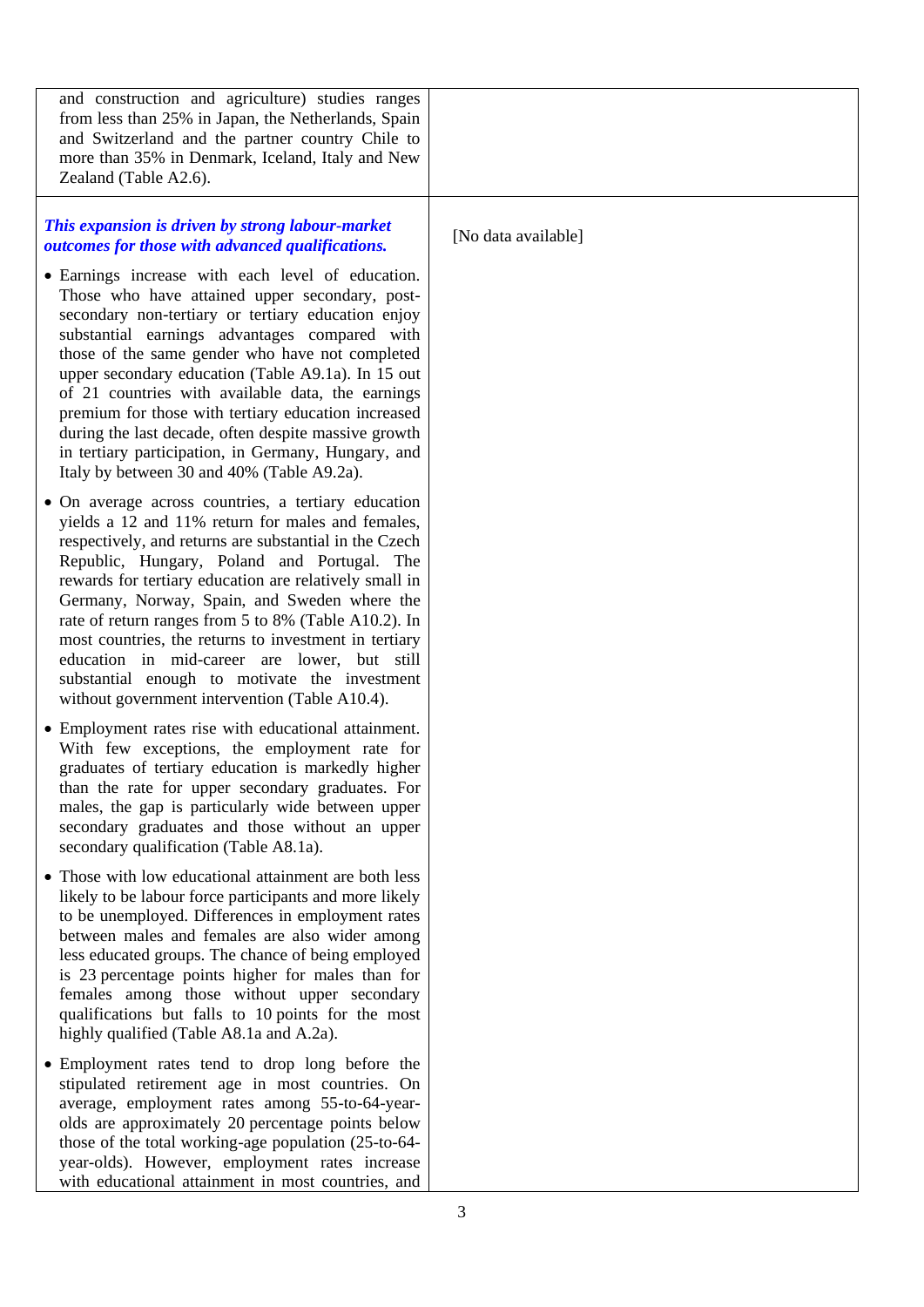| in all countries except Iceland, tertiary attainment<br>provides an important employment advantage at an<br>older age. The advantage is particularly large in the<br>Czech Republic, Italy, Luxembourg and the Slovak<br>Republic (Table A8.4).                                                                                                                                                                                                                                                                                                                                                                                                                                                                                                                                                                                                                                                                                                                                                                  |                     |
|------------------------------------------------------------------------------------------------------------------------------------------------------------------------------------------------------------------------------------------------------------------------------------------------------------------------------------------------------------------------------------------------------------------------------------------------------------------------------------------------------------------------------------------------------------------------------------------------------------------------------------------------------------------------------------------------------------------------------------------------------------------------------------------------------------------------------------------------------------------------------------------------------------------------------------------------------------------------------------------------------------------|---------------------|
| There are also marked shifts towards more skilled<br>jobs in labour-markets.<br>• Across OECD countries between 1998 and 2006,<br>there was a marked shift from semi-skilled jobs to<br>skilled jobs, with an increase of almost 4 percentage<br>points in skilled occupations and a close to 4<br>decline<br>percentage<br>point<br>in<br>semi-skilled<br>occupations. In most countries, the decline has not<br>been at the very low end of the skill distribution but<br>among semi-skilled jobs, with the proportion of the<br>population working in unskilled occupations<br>remaining substantially unchanged (Table A1.6).                                                                                                                                                                                                                                                                                                                                                                                | [No data available] |
| The proportion of skilled jobs is generally larger than<br>the potential supply of tertiary graduates<br>• In OECD countries, the proportion of skilled jobs in<br>the economy is generally larger than the potential<br>supply of tertiary educated individuals. For<br>countries in which work-based learning is central to<br>occupational advancement, this difference is large.<br>A broader initial skill base might require additional<br>investment in higher education. In a few countries,<br>tertiary attainment matches or marginally exceeds<br>the proportion of skilled jobs, so that further<br>expansion of higher education will to some extent<br>depend on the growth of skilled jobs in the coming<br>years (Tables A1.3a and A1.6).                                                                                                                                                                                                                                                        | [No data available] |
| but the proportion of people with tertiary<br>qualifications has generally been faster than the<br>growth of skilled job, suggesting that the gap is<br>closing.<br>• The increase in skilled jobs has been met and<br>exceeded in most OECD countries by increases in<br>the proportion of the population with tertiary<br>attainment. However, in most countries, there are<br>still substantially more skilled jobs than tertiary<br>educated individuals. On average, across OECD<br>countries, 69% of all those with a tertiary type 5B<br>qualification and 85% of those with a tertiary 5A/6<br>qualification have skilled jobs. However the<br>matching of higher education to skilled jobs varies<br>substantially among countries. Those with a 5A/6<br>qualification in Denmark, Finland, Luxembourg and<br>the partner country Slovenia do substantially better<br>in finding a skilled job given the labour market<br>conditions for those with tertiary education (Tables<br>A1.6, A1.7 and A3.2). |                     |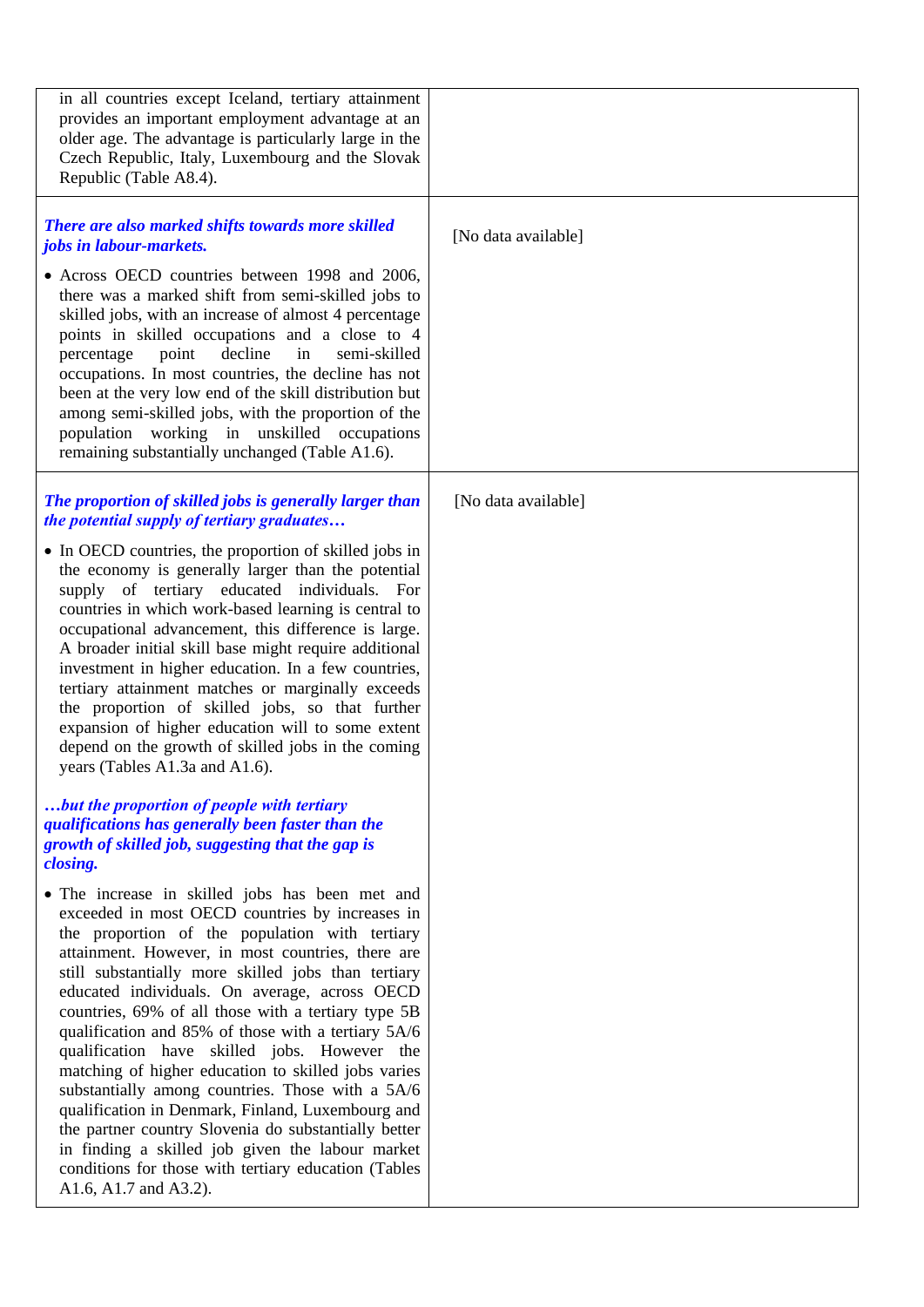| The internationalisation of tertiary education is<br>proceeding rapidly.<br>• In 2006, over 2.9 million tertiary students were<br>enrolled outside their country of citizenship. This<br>represented a 3% increase from the previous year in<br>total foreign student intake reported to the OECD<br>and the UNESCO Institute for Statistics (Box C3.1).<br>$\bullet$ Student mobility – i.e. international students who<br>travelled to a country different from their own for<br>the purpose of tertiary study $-$ ranges from below 1<br>to almost 18% of tertiary enrolments across OECD<br>countries. International students are most numerous<br>in tertiary enrolments in Australia, Austria, New<br>Zealand, Switzerland and the United Kingdom<br>(Table C3.1). | About 94% of Brazilian citizens studying abroad are in<br><b>OECD</b> countries, with the United States, France, Spain,<br><b>Germany and Portugal as their principal destinations.</b><br>• Of the total number of Brazilian citizens studying in<br>OECD countries, 34% are in the United States, 9.9% are<br>in France, 9.3% are in Spain, 9.2% are in Germany, 9.0%<br>are in Portugal and 5.5% are in the United Kingdom<br>(Table C3.3).<br>• Brazilian students represent about 11% of foreign<br>students in the tertiary sector of Portugal, which is by far<br>the largest student foreign community at the tertiary<br>sector in this country (Table C3.2). |
|--------------------------------------------------------------------------------------------------------------------------------------------------------------------------------------------------------------------------------------------------------------------------------------------------------------------------------------------------------------------------------------------------------------------------------------------------------------------------------------------------------------------------------------------------------------------------------------------------------------------------------------------------------------------------------------------------------------------------------------------------------------------------|------------------------------------------------------------------------------------------------------------------------------------------------------------------------------------------------------------------------------------------------------------------------------------------------------------------------------------------------------------------------------------------------------------------------------------------------------------------------------------------------------------------------------------------------------------------------------------------------------------------------------------------------------------------------|
| • France, Germany, the United Kingdom and the<br>United States receive 49% of all foreign students<br>worldwide. The largest absolute numbers of<br>international students from OECD countries are<br>from France, Germany, Japan and Korea. Students<br>from China and India comprise the largest numbers<br>of international students from partner countries<br>(Table C3.2).                                                                                                                                                                                                                                                                                                                                                                                          | • Considering the principal destinations of foreign students<br>worldwide at the tertiary level (France, Germany, the<br>United Kingdom and the United States), Brazilian<br>students constitute 0.9% of foreign students in France,<br>0.9% of the international student population in Germany,<br>0.4% in the United Kingdom and 1.2% in the United<br>States (Table C3.2).                                                                                                                                                                                                                                                                                          |
| • International students make up 15% or more of the<br>enrolments in tertiary education in Australia and<br>New Zealand and more than 20% of enrolments in<br>advanced research programmes in Belgium, Canada,<br>New Zealand, Switzerland, the United Kingdom and<br>the United States (Table C3.4).                                                                                                                                                                                                                                                                                                                                                                                                                                                                    |                                                                                                                                                                                                                                                                                                                                                                                                                                                                                                                                                                                                                                                                        |
| • 30% or more of international students are enrolled<br>in sciences, agriculture or engineering in Finland,<br>Germany, Hungary, Sweden, Switzerland and the<br>United States (Table C3.5).                                                                                                                                                                                                                                                                                                                                                                                                                                                                                                                                                                              |                                                                                                                                                                                                                                                                                                                                                                                                                                                                                                                                                                                                                                                                        |
| New analyses of PISA data provide a first picture of<br>school education from the perspective of parents.                                                                                                                                                                                                                                                                                                                                                                                                                                                                                                                                                                                                                                                                |                                                                                                                                                                                                                                                                                                                                                                                                                                                                                                                                                                                                                                                                        |
| • Among the 10 OECD countries with available data,<br>on average, 77% of parents "strongly agreed or<br>agreed" that standards of achievement were high in<br>their child's school. On average, their children<br>scored 20 score points higher on the PISA 2006<br>assessment than students whose parents "disagreed<br>or strongly disagreed" with that statement. Much of<br>the advantage remains when taking into account<br>socio-economic factors (Table A6.2).                                                                                                                                                                                                                                                                                                   | [No data available]                                                                                                                                                                                                                                                                                                                                                                                                                                                                                                                                                                                                                                                    |
| • An average of 79% of parents reported being<br>satisfied with the disciplinary atmosphere in their<br>child's school and 85% felt that the school did a<br>good job of educating students. In both cases, their<br>children had a performance advantage of 12 score                                                                                                                                                                                                                                                                                                                                                                                                                                                                                                    |                                                                                                                                                                                                                                                                                                                                                                                                                                                                                                                                                                                                                                                                        |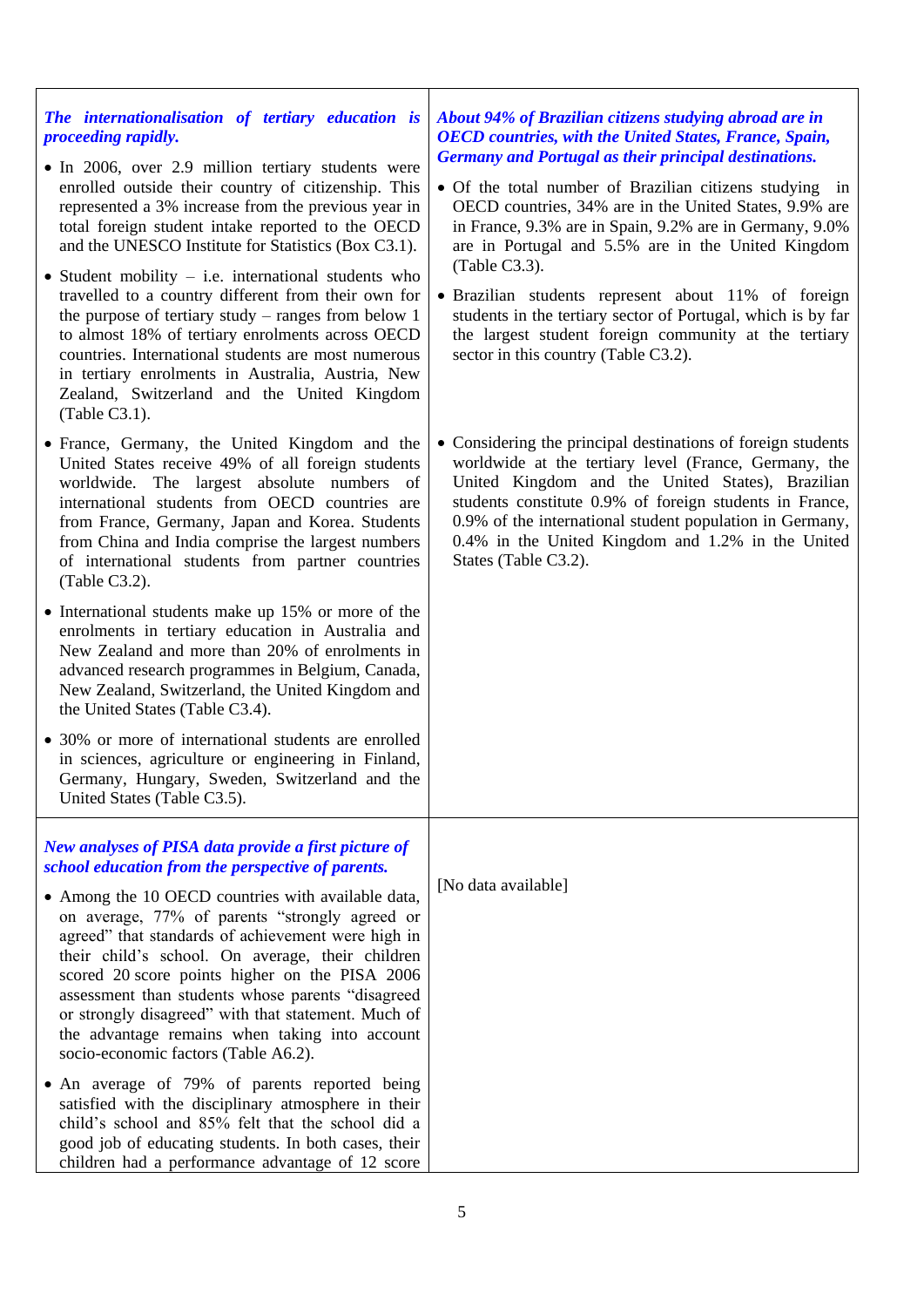| points on average (Table A6.2b).                                                                                                                                                                                                                                                                                                                                                                                                                                                                                                                                                                                                                                                                                                                                                                                                                                                                                                                                                                                                                                                                                                                                                                                                                                                                                                                                                                                                                                                                                                                                                                                                                                                                                                                                                                                                                                                                                                                                                                                                                                                                                                      |                                                                                                                                                                                                                                                                                                                                                                                                                                                                                                                                                                                                                                                                                                                                                                                                                                                                                                                                                                                                                                                                         |
|---------------------------------------------------------------------------------------------------------------------------------------------------------------------------------------------------------------------------------------------------------------------------------------------------------------------------------------------------------------------------------------------------------------------------------------------------------------------------------------------------------------------------------------------------------------------------------------------------------------------------------------------------------------------------------------------------------------------------------------------------------------------------------------------------------------------------------------------------------------------------------------------------------------------------------------------------------------------------------------------------------------------------------------------------------------------------------------------------------------------------------------------------------------------------------------------------------------------------------------------------------------------------------------------------------------------------------------------------------------------------------------------------------------------------------------------------------------------------------------------------------------------------------------------------------------------------------------------------------------------------------------------------------------------------------------------------------------------------------------------------------------------------------------------------------------------------------------------------------------------------------------------------------------------------------------------------------------------------------------------------------------------------------------------------------------------------------------------------------------------------------------|-------------------------------------------------------------------------------------------------------------------------------------------------------------------------------------------------------------------------------------------------------------------------------------------------------------------------------------------------------------------------------------------------------------------------------------------------------------------------------------------------------------------------------------------------------------------------------------------------------------------------------------------------------------------------------------------------------------------------------------------------------------------------------------------------------------------------------------------------------------------------------------------------------------------------------------------------------------------------------------------------------------------------------------------------------------------------|
| • On average, 88% of parents "strongly agreed or<br>agreed" that their child's teachers seemed competent<br>and dedicated, but the relationship to student<br>performance was inconsistent across countries, with<br>an average advantage of 7 score points (Table<br>$A6.3a$ ).                                                                                                                                                                                                                                                                                                                                                                                                                                                                                                                                                                                                                                                                                                                                                                                                                                                                                                                                                                                                                                                                                                                                                                                                                                                                                                                                                                                                                                                                                                                                                                                                                                                                                                                                                                                                                                                      |                                                                                                                                                                                                                                                                                                                                                                                                                                                                                                                                                                                                                                                                                                                                                                                                                                                                                                                                                                                                                                                                         |
| For the first time, the indicators compare approaches<br>to monitoring school standards.<br>• A total of 22 OECD and partner countries undertake<br>student examinations<br>and/or assessments<br>and<br>17 require schools to be evaluated (either self-<br>evaluations and/or inspections by an external body)<br>regular<br>intervals.<br>Student<br>assessments<br>at<br>(evaluations without civil effect for the student) are<br>practised in 17 OECD and partner countries,<br>whereas national examinations (with a civil effect<br>for the student) are practised in 10 OECD and<br>partner countries (Tables D5.1 and D5.2).<br>• School self-evaluations are required in 14 countries,<br>generally on an annual basis (Table D5.6).<br>• School inspections are required in 14 countries,<br>generally once every three years (Table D5.5).<br>Although school self-evaluations are held more<br>often than school inspections, evaluations by school<br>inspectorates have, in general, appear to have more<br>influence on schools and teachers in terms of the<br>implications of the evaluation and the accountability<br>structure (Tables D5.5 and D5.6).<br>• Both school evaluation and student performance<br>measures are mainly used to provide performance<br>feedback to schools (Tables D5.3 to D5.6). In<br>general, they have relatively little influence on<br>school financing and other financial implications<br>such as changes to the school budget, provision of<br>rewards or sanctions for schools, or remunerations<br>and bonuses received by teachers (Tables D5.3 to<br>$D5.6$ ).<br>• In a larger number of countries, the influence of<br>school evaluations is greater<br>than<br>student<br>examinations for the performance appraisals of<br>schools (13 countries, compared to 7 for student<br>examinations), for the appraisal of the performance<br>of school management (9 countries, compared to 1<br>for student examinations) and the appraisal of the<br>performance of individual teachers (4 countries,<br>compared to 1 for student examinations) (Tables<br>D5.3 to D5.6). | Periodic national assessments in mathematics and the<br>national language are used as tools to measure student<br>performance at lower secondary level.<br>· Brazil does not perform national examinations<br>(evaluations with civil effect for the student) at the lower<br>secondary level, but does have national periodical<br>assessments (evaluations without civil effect for the<br>student) (Tables D5.1 and D5.2).<br>• In Brazil, the subjects considered in national periodical<br>assessments are mathematics and the language of<br>instruction. Nevertheless, it is not compulsory for schools<br>to administer this exam (Table D5.1).<br>• National periodical assessments take place in Brazil at<br>year/grade 8, as is the case in Belgium (Flemish<br>Community), Hungary, Scotland, Turkey and the partner<br>country Israel (Table D5.2).<br>• Also at the lower secondary level, there is no requirement<br>for school evaluations, whether these are evaluations by<br>an inspectorate or school self-evaluations (Tables D5.5)<br>and D5.6). |
|                                                                                                                                                                                                                                                                                                                                                                                                                                                                                                                                                                                                                                                                                                                                                                                                                                                                                                                                                                                                                                                                                                                                                                                                                                                                                                                                                                                                                                                                                                                                                                                                                                                                                                                                                                                                                                                                                                                                                                                                                                                                                                                                       |                                                                                                                                                                                                                                                                                                                                                                                                                                                                                                                                                                                                                                                                                                                                                                                                                                                                                                                                                                                                                                                                         |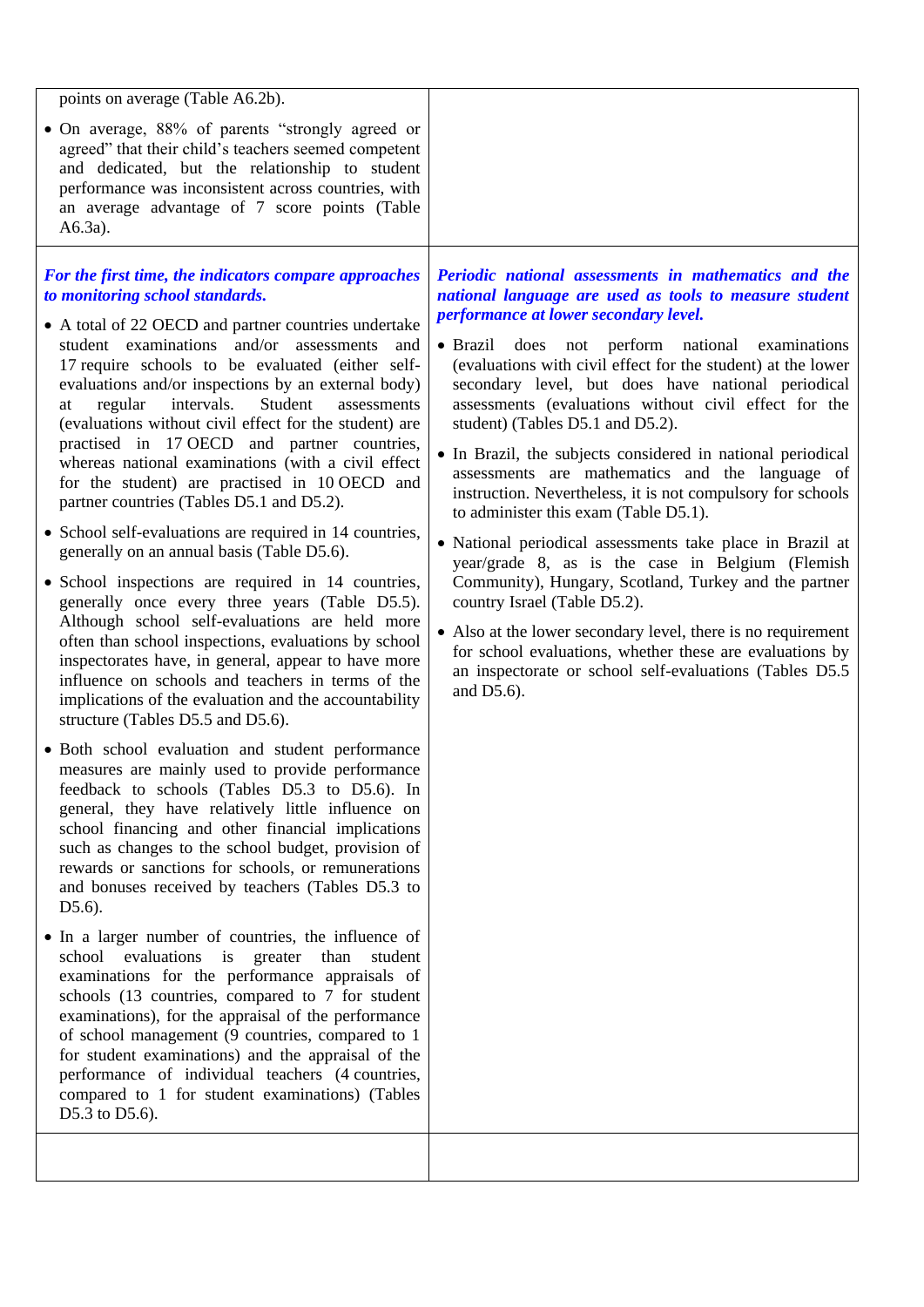### *RESOURCE AND EFFICIENCY CHALLENGES*

*Meeting the demand for more education while at least maintaining quality is bound to create pressures for current levels of spending to be maintained or increased and to improve the efficiency of spending on education. Recent years have already seen considerable rises in spending levels, both in absolute terms and as a share of public budgets. The total amount of funds allocated to educational institutions across all levels of education rose in all countries over the last decade, and by 19% on average between 2000 and 2005 alone. By 2005, OECD countries were spending 6.1% of their collective GDP on education at all levels, of which 86% came from public sources and all but 7 of the 28 OECD countries spent at least 5%. Another visible indication of the efforts made by governments can be found in the fact that from 1995 to 2005, public expenditure on education grew by more than one percentage point as a proportion of all public spending – from 11.9% to 13.2% in 2005. Education spending rose at least as fast as public spending in other sectors in all countries except Canada, France, Hungary, Portugal and Switzerland.*

*Alongside the increase in public spending on education, there has also been a search for new sources of funding to accommodate the rapid growth in student numbers (particularly at the tertiary level) and to increase the resources available to educational institutions. Although 86% of spending on education still originates from public sources for all levels of education combined, private spending increased more rapidly than public spending between 1995 and 2005 in nearly three-quarters of the countries examined. In some, the proportion of private funding of tertiary educational institutions is high enough to challenge the view that tertiary education is primarily a state responsibility. In fact, this view is gradually being replaced by the perception that, given the shared public and private returns that education brings, costs and responsibilities for its provision should also be shared between those who directly benefit and society at large (i.e. private households and businesses as well as governments), at least at the tertiary level of education.*

*While significant additional investments in education will be important, it is equally clear that more money alone*  will not be enough. Investments in education will also need to become more efficient. The education sector has not *yet re-invented itself in ways that other professions have done to improve outcomes and raise productivity. Indeed, the evidence suggests the reverse, namely that productivity in education has generally declined because the quality of schooling has broadly remained constant, while the price of the inputs has markedly increased. As the place and mode of educational provision have largely remained unchanged, the labour-intensiveness of education and the predominance of teachers' salaries in overall costs (with payscales based on qualifications and automatic increases) have made personnel costs rise over time. This edition of Education at a Glance provides a first picture of the spending choices that different countries are making.*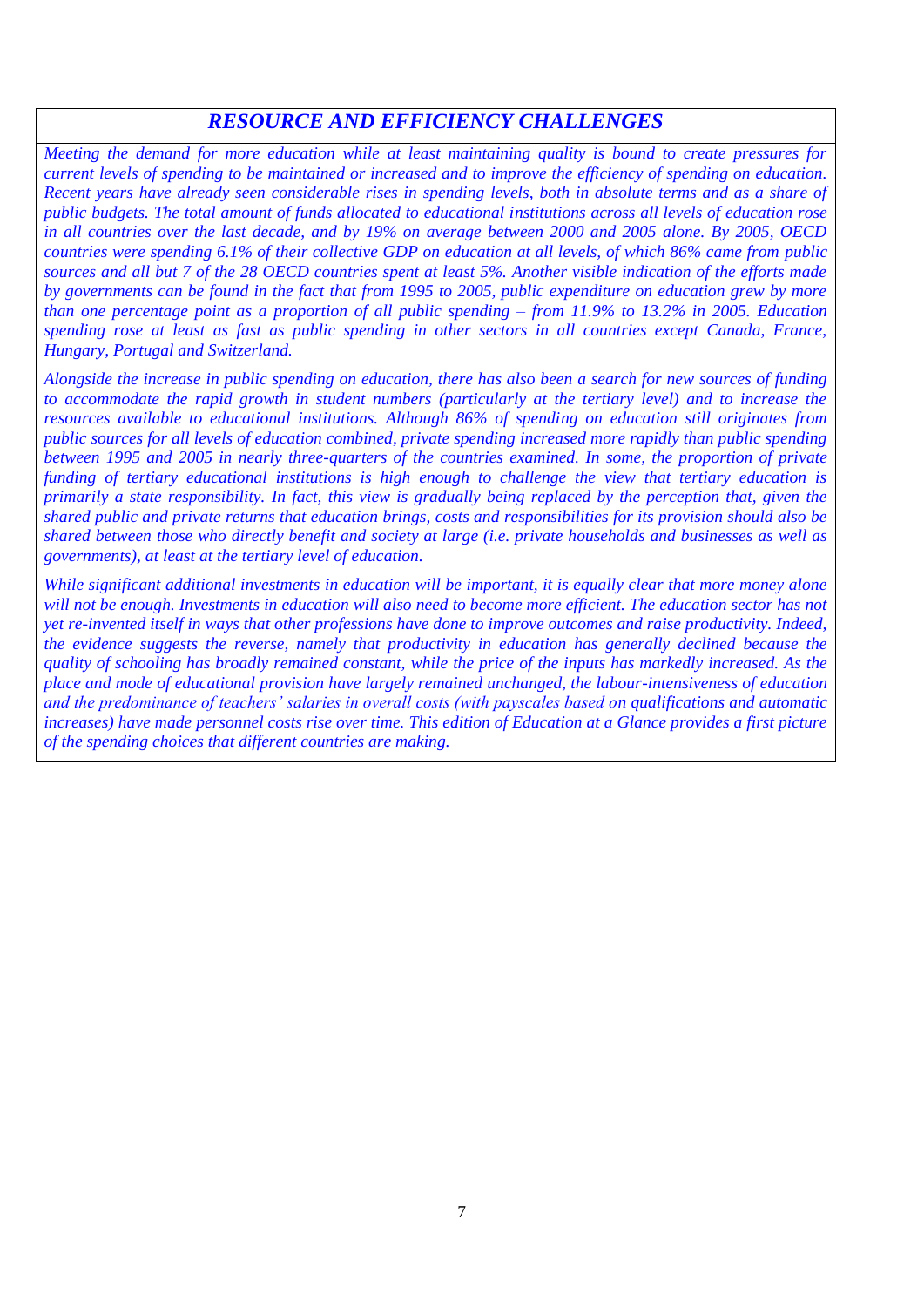| <b>Global trends</b>                                                                                                                                                                                                                                                                                                                                                                                                                                                                                                                                                                                                                                                                                                                                                                                                                                                                                                               | <b>Key results for the partner country Brazil</b>                                                                                                                                                                                                                                                                                                                                                                                                                                                                                                                                                                                                                                                                                                                                                                                                                                                                                                                          |
|------------------------------------------------------------------------------------------------------------------------------------------------------------------------------------------------------------------------------------------------------------------------------------------------------------------------------------------------------------------------------------------------------------------------------------------------------------------------------------------------------------------------------------------------------------------------------------------------------------------------------------------------------------------------------------------------------------------------------------------------------------------------------------------------------------------------------------------------------------------------------------------------------------------------------------|----------------------------------------------------------------------------------------------------------------------------------------------------------------------------------------------------------------------------------------------------------------------------------------------------------------------------------------------------------------------------------------------------------------------------------------------------------------------------------------------------------------------------------------------------------------------------------------------------------------------------------------------------------------------------------------------------------------------------------------------------------------------------------------------------------------------------------------------------------------------------------------------------------------------------------------------------------------------------|
| <b>OECD</b> countries as a whole spend USD 8 553 per<br>student annually between primary and tertiary<br><i>education:</i><br>USD 6173 per primary<br>student,<br>USD 7 736 per secondary student and USD 15 559<br>per tertiary student. These expenditure continue to<br>rise.<br>• Expenditure on educational institutions per primary,<br>secondary and post-secondary non-tertiary student<br>increased in every country and on average by 35%<br>between 1995 and 2005 during a period of relatively<br>stable student numbers.                                                                                                                                                                                                                                                                                                                                                                                              | Brazil's level of expenditure in Education is low<br>compared to OECD standardsand skewed towards<br><i>tertiary education students </i><br>• To assess their potential impact on the quality of<br>educational services, the resources invested in<br>education need to be seen in relation to the number of<br>students enrolled. On that measure, spending per<br>student across all levels of education (excluding pre-<br>primary education) in Brazil is, at USD 1 542<br>(equivalent), below the OECD average of USD 7 527.<br>Other countries that allocate less than USD 3 000 per                                                                                                                                                                                                                                                                                                                                                                                |
| • The pattern is different at the tertiary level where<br>spending per student has fallen in some cases, as<br>expenditure has not kept up with the expansion in<br>student numbers. However, from 2000 to 2005,<br>expenditure on educational institutions per tertiary<br>student increased by 11 percentage points on<br>average in OECD countries after remaining stable<br>from 1995 to 2000. Only Australia, Austria,<br>Denmark, Greece, Iceland, Mexico, Poland,<br>Portugal, Spain, Switzerland and the United<br>Kingdom saw a larger increase in expenditure on<br>educational institutions per tertiary student than in<br>GDP per capita (Tables B1.4 and B1.5).<br>• Seven out of the 11 countries in which student                                                                                                                                                                                                  | student are Mexico (USD 2 405) and the partner<br>countries Chile (USD 2 694) and the Russian<br>Federation (USD 2 051) (Table B1.1a).<br>• Below tertiary education, while OECD countries on<br>average tend to have larger levels of expenditure at<br>secondary than at the primary level, in the case of<br>Brazil, the expenditure at the primary level (USD 1<br>425) is 20% higher than at the secondary level (USD 1<br>186) (Table B1.1a).<br>• But the greatest share is, by far, at the tertiary level.<br>While the OECD countries allocate an average of 29%<br>more to tertiary education (without considering R&D<br>activites) than to primary education, Brazil allocates<br>about six times more resources per student to tertiary                                                                                                                                                                                                                       |
| enrolments in tertiary education increased by more<br>than 20 percentage points between 2000 and 2005<br>have increased their expenditure on tertiary<br>educational institutions by at least the same<br>proportion over the period, whereas Hungary,<br>Sweden and the partner countries Brazil and Chile<br>did not (Table B1.5).                                                                                                                                                                                                                                                                                                                                                                                                                                                                                                                                                                                               | education than to primary education (Table B1.1a and<br>Chart $B1.2$ ).<br>but in the last decade, increases in funding has been<br>greater at the primary and secondary levels.<br>• At the primary, secondary and post-secondary non-<br>tertiary level, there has been an increase in the                                                                                                                                                                                                                                                                                                                                                                                                                                                                                                                                                                                                                                                                               |
| • Teacher compensation cost per student varies from<br>3.9% of GDP per capita in the Slovak Republic (less<br>than half the OECD average rate of 10.9%) to over<br>five times that rate in Portugal (20.9%, nearly twice<br>the OECD average). Four factors influence these<br>trends – salary levels, the amount of instruction time<br>for students, the amount of teaching time required of<br>teachers and average class size $-$ so that a given<br>level of compensation cost per student can result<br>from quite different combinations of the four<br>factors. For example, in Korea and Luxembourg, the<br>compensation cost per student (as a percentage of<br>GDP per capita) is 15.5 and 15.2%, respectively,<br>both notably higher than the OECD average.<br>However, whereas in Korea higher than average<br>teacher salary levels coupled with relatively large<br>class sizes are the main influence on this, in | expenditure to educational institutions per student.<br>From 1995 to 2005, Brazil had an increase of 19% in<br>the student demand at this level of education, and an<br>increase of 73% in the level of expenditure to<br>educational institutions. This provided an increase of<br>45 % in the expenditure to educational institutions per<br>student during this ten-year period (Table B1.5).<br>• At the tertiary level, there was an increase of 51% in<br>the expenditure to educational institutions in Brazil for<br>the period 1995-2005. However, during the same<br>period, Brazil experienced an increase of the number<br>of students in tertiary education of about 80%. Among<br>OECD countries, the Czech Republic, Greece,<br>Hungary, Iceland, Poland, the Slovak Republic and<br>the partner countries Chile and Estonia experienced a<br>similar or greater increase. The increase of resources<br>was, therefore, insufficient to compensate for this |
| Luxembourg, relatively low class size is the main<br>factor which results in such a high teacher<br>compensation cost per student (as a proportion of                                                                                                                                                                                                                                                                                                                                                                                                                                                                                                                                                                                                                                                                                                                                                                              | growing demand, and resulted for Brazil in a decrease<br>in the level of expenditure per student of about 15%                                                                                                                                                                                                                                                                                                                                                                                                                                                                                                                                                                                                                                                                                                                                                                                                                                                              |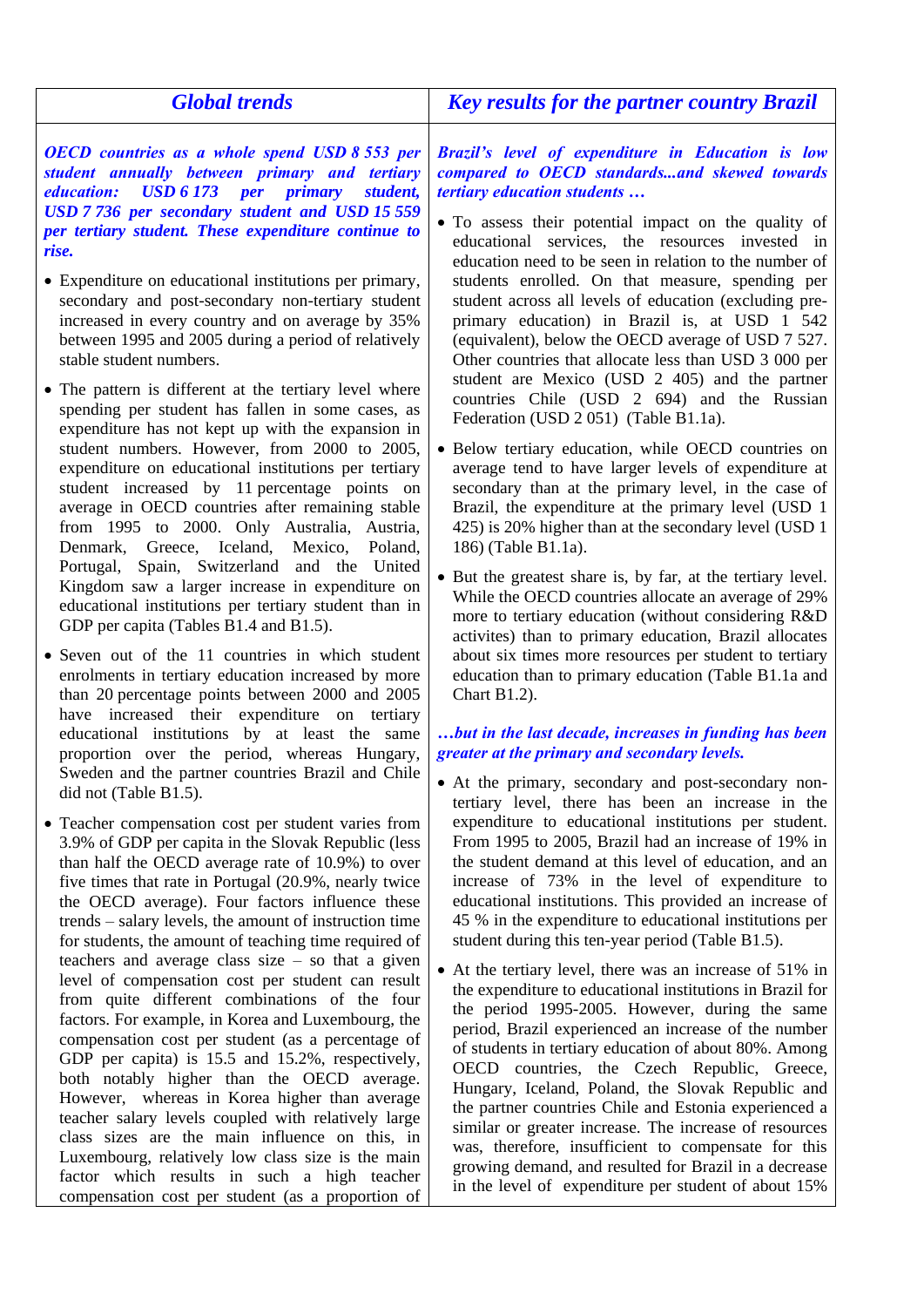9 • In countries with the lowest compensation cost per student (as a percentage of GDP per capita) at the upper secondary level, low salary levels as a proportion of GDP is usually the main driver. This is the case in Iceland, Ireland, Norway, Poland, the Slovak Republic and Sweden. The main exception to this pattern is Mexico where teacher salary costs relative to GDP per capita are well above the OECD average but this is more than compensated for by large class sizes (Table B7.2). • In contrast, among countries with the highest levels of compensation cost per student (Portugal, Spain, Switzerland), no single factor determines this position, but rather each of the four factors act to increase costs to varying degrees (Table B7.2). • High spending per student cannot automatically be equated with strong performance by education systems. Spending per student up to the age of 15 in the Czech Republic is roughly one-third of, and in Korea roughly one-half of, spending levels in the United States. However, while both the Czech Republic and Korea are among the top ten performers in the PISA 2006 assessment of science achievement among 15-year-olds, the United States performs below the OECD average. Similarly, Spain and the United States perform almost equally well, but while the United States spends roughly USD 95 600 per student up to the age of 15 years, Spain only spends USD 61 860 (Table B7.1). has the highest proportion of expenditure on each tertiary student relative to GDP per capita (108%), followed by Mexico, Switzerland, the United States and the partner country Chile, which spend more than 50% of GDP per capita on each tertiary student, but still have an expenditure about half the size of Brazil's. Though, in Brazil, tertiary students represent less than 3% of the students enrolled in all levels of education combined (Tables B1.2 and B1.4). *OECD countries spend 6.1% of their collective GDP on educational institutions. The increase in spending on educational institutions between 1995 and 2005 fell behind growth in national income in nearly half of the 28 OECD countries for which data are available.* • The highest spenders on educational institutions are Denmark, Iceland, Korea, the United States and the partner country Israel, with at least 7% of GDP accounted for by public and private spending on educational institutions, followed by Mexico and New Zealand with more than 6.5%. By contrast, seven out of 28 OECD countries for which data are available as well as three out of six partner countries spend less than 5% of GDP on educational institutions; in Greece and in the partner country the Russian Federation, the figure is 4.2 and 3.8%, respectively (Table B2.1). Tertiary education accounts for nearly one-third of the combined OECD expenditure on educational institutions (2.0% of the combined GDP). In Canada *Brazil spends 4.4% of its GDP on educational institutions (below the 6.1% spent by OECD countries in total), but recorded one of the largest increases among OECD and partner countries.*  Starting from a comparatively low base by OECD standards, Brazil has shown rises in its investment in education, not just in absolute terms, where increases were observed in most countries over recent years, but also relative to national income: over the period 1995- 2005, spending on educational institutions in Brazil increased by 63% (compared to an increase of 42% on average for OECD countries). Indeed, Brazil had one of the 6 largest increases in expenditure on educational institutions for all levels of education on this ten-year period among OECD and partner countries (Table B2.3). Brazil also had an increase from 3.7% to 4.4% of expenditure as a percentage of GDP during the 2000- 2005 period, one of the largest increases as well among OECD and partner countries. (Tables B2.1). *Brazil devotes more of its expenditure on current* 

for the period 2000-2005 (Table B1.5).

Nevertheless, of all countries compared, Brazil still

GDP per capita) compared to the OECD average

(Table B7.2).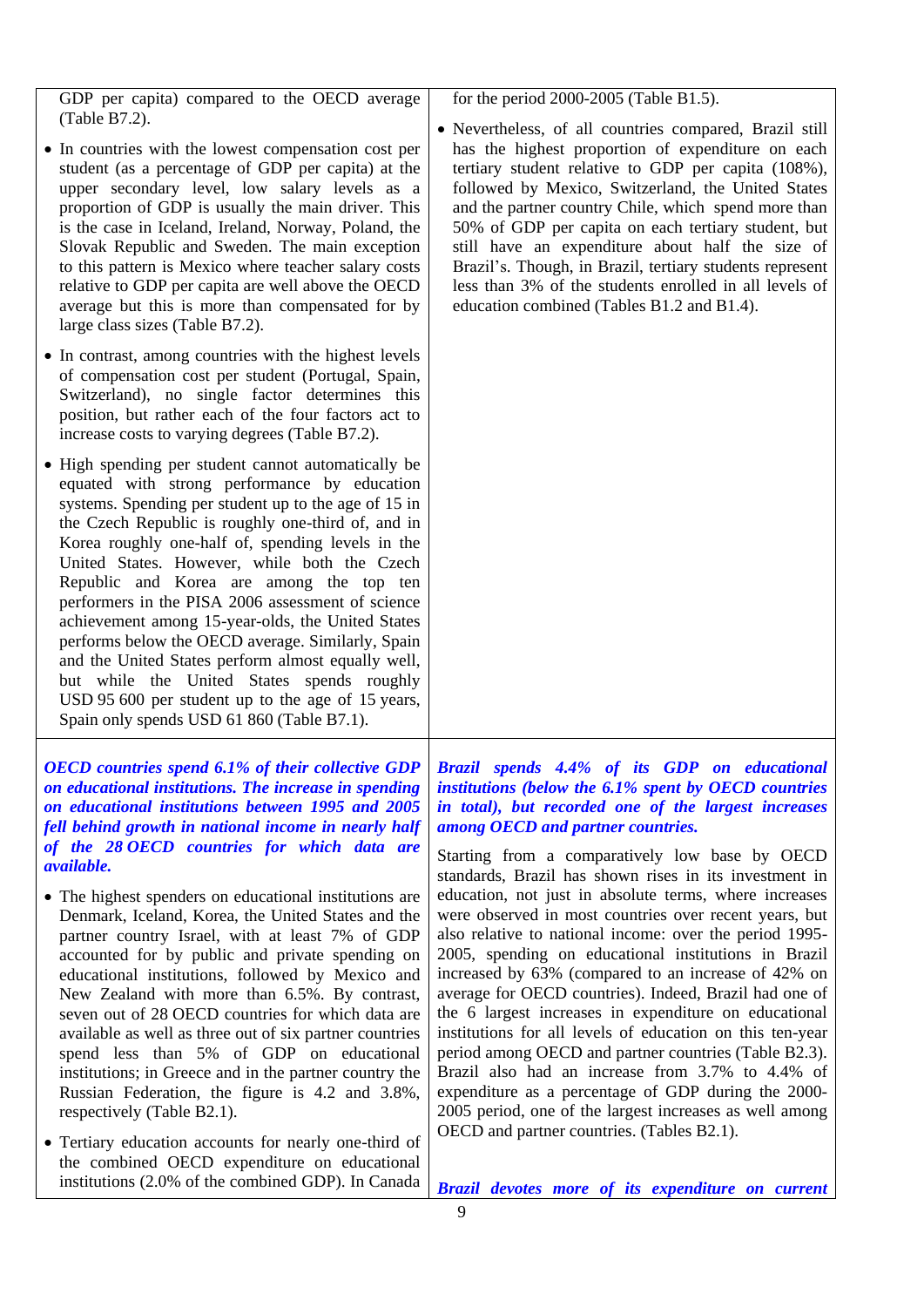| and the United States expenditure at this level<br>reaches up to 40% of expenditure on educational<br>institutions (Table B2.1). Relative to GDP, the<br>United States spends over three times more on<br>tertiary education than Italy and the Slovak Republic<br>and nearly four times more than the partner<br>countries Brazil and the Russian Federation.<br>• On average across OECD countries, expenditure for<br>all levels of education combined increased relatively<br>more than GDP between 1995 and 2005. The<br>increase in expenditure on educational institutions as<br>a proportion of GDP exceeded 0.8 percentage points<br>over this decade in Denmark, Greece, Mexico and<br>the United Kingdom (Table B2.3). | rather than capital expenditure compared to the OECD<br><i>averages</i><br>• At 5.2%, Brazil's share of capital spending in tertiary<br>institutions in 2005 is slightly more than half the<br>OECD average of 9.5%. Compared to OECD and<br>partner countries, the share of capital spending in<br>tertiary education in Brazil is higher than in Belgium,<br>Canada, Denmark, Finland, Iceland, Ireland, Mexico,<br>the Netherlands, Sweden and the United Kingdom<br>(Table B6.2b).<br>At the primary, secondary and post-secondary non-<br>tertiary education, the gap is narrower between capital<br>expenditure in Brazil (6.1%) and the OECD average<br>(8.2%) (B6.2b). Compared to OECD and partner<br>countries, the share of capital spending below tertiary<br>education in Brazil is higher than in Austria, Belgium,<br>Canada, Mexico, Poland, Portugal, the Slovak<br>Republic and the partner country Chile (Table B6.2b).<br>• About 74% of current expenditure on educational<br>institutions in Brazil below the tertiary level is<br>allocated to the compensation of staff (the remaining<br>26% goes to other current expenditure). This<br>percentage is below the OECD average of 80%. At the<br>tertiary level, the percentage allocated to the<br>compensation of staff raises to 78% (the remaining<br>22% being allocated to other current expenditure) and<br>this percentage is above the OECD average of 68%<br>(Table B6.2b). |
|-----------------------------------------------------------------------------------------------------------------------------------------------------------------------------------------------------------------------------------------------------------------------------------------------------------------------------------------------------------------------------------------------------------------------------------------------------------------------------------------------------------------------------------------------------------------------------------------------------------------------------------------------------------------------------------------------------------------------------------|---------------------------------------------------------------------------------------------------------------------------------------------------------------------------------------------------------------------------------------------------------------------------------------------------------------------------------------------------------------------------------------------------------------------------------------------------------------------------------------------------------------------------------------------------------------------------------------------------------------------------------------------------------------------------------------------------------------------------------------------------------------------------------------------------------------------------------------------------------------------------------------------------------------------------------------------------------------------------------------------------------------------------------------------------------------------------------------------------------------------------------------------------------------------------------------------------------------------------------------------------------------------------------------------------------------------------------------------------------------------------------------------------------------------------------------------------------------|
| In all countries public funding on educational<br>institutions increased between 1995 and 2005.<br>However, private spending increased even more in<br>nearly three-quarters of these countries.                                                                                                                                                                                                                                                                                                                                                                                                                                                                                                                                  | [No data available]                                                                                                                                                                                                                                                                                                                                                                                                                                                                                                                                                                                                                                                                                                                                                                                                                                                                                                                                                                                                                                                                                                                                                                                                                                                                                                                                                                                                                                           |
| • On average over 90% of primary, secondary and<br>post-secondary non-tertiary education in OECD<br>countries, and other than in Korea no less than 80%<br>is paid for publicly (Table B3.2a).                                                                                                                                                                                                                                                                                                                                                                                                                                                                                                                                    |                                                                                                                                                                                                                                                                                                                                                                                                                                                                                                                                                                                                                                                                                                                                                                                                                                                                                                                                                                                                                                                                                                                                                                                                                                                                                                                                                                                                                                                               |
| • In tertiary education the proportion funded privately<br>varies widely, from less than 5% in Denmark,<br>Finland and Greece, to more than 40% in Australia,<br>Canada, Japan, New Zealand and the United States<br>and in the partner country Israel, and to over 75% in<br>Korea and the partner country Chile. As with<br>tertiary graduation and entry rates, the proportion of<br>private funding can be influenced by the incidence<br>of international students which form a relatively<br>high proportion in Australia and New Zealand<br>(Table B3.2b).                                                                                                                                                                 |                                                                                                                                                                                                                                                                                                                                                                                                                                                                                                                                                                                                                                                                                                                                                                                                                                                                                                                                                                                                                                                                                                                                                                                                                                                                                                                                                                                                                                                               |
| • On average among the 18 OECD countries for<br>which trend data are available, the share of public<br>funding in tertiary institutions decreased slightly<br>from 79% in 1995 to 77% in 2000 and to 73% in                                                                                                                                                                                                                                                                                                                                                                                                                                                                                                                       |                                                                                                                                                                                                                                                                                                                                                                                                                                                                                                                                                                                                                                                                                                                                                                                                                                                                                                                                                                                                                                                                                                                                                                                                                                                                                                                                                                                                                                                               |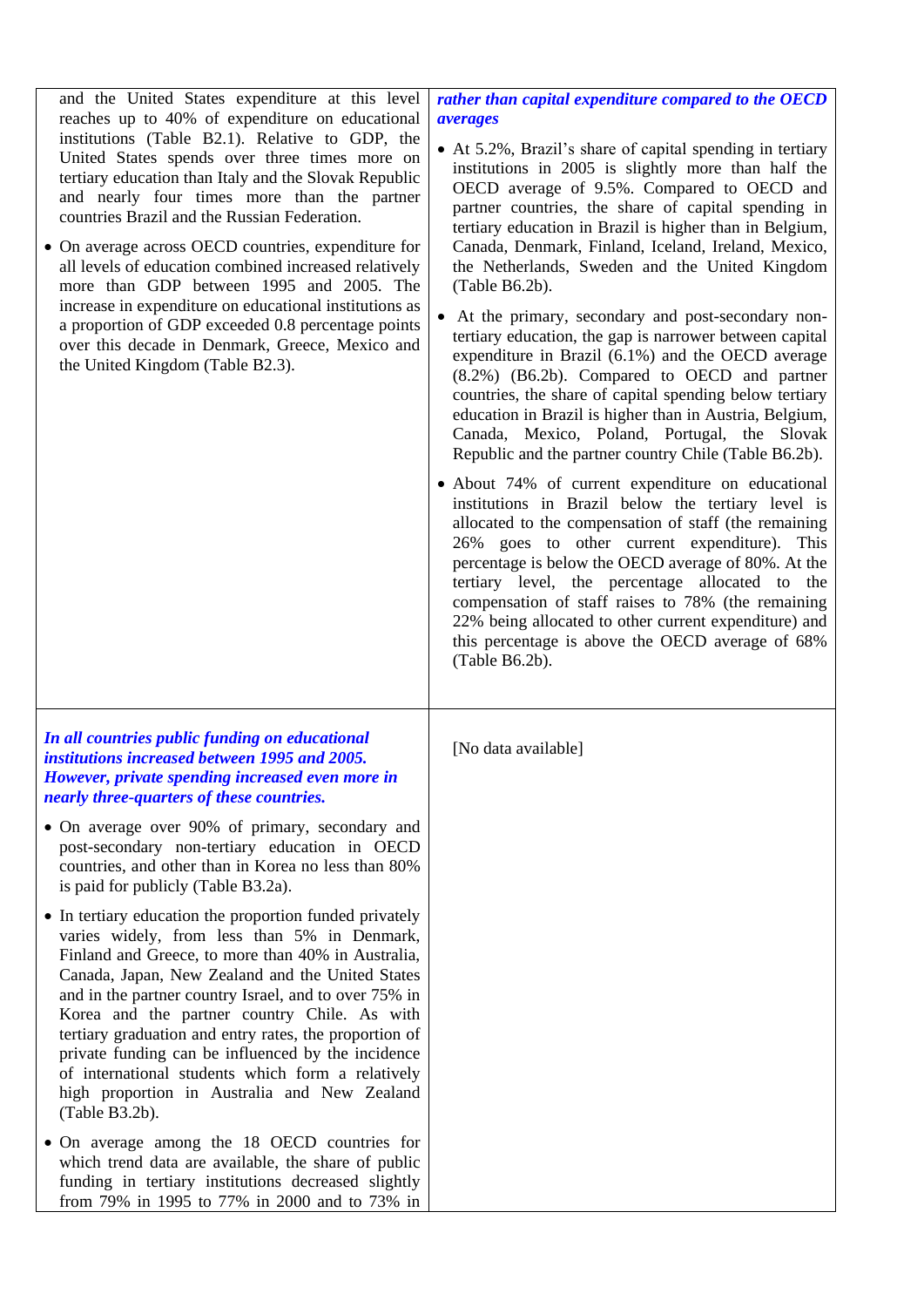| 2005. However, the increase in private investment<br>has not displaced but complemented public<br>financing, the amount of public funding has simply<br>tended to increase at a lower rate (Table B3.2b).<br>• In eight out of the 11 OECD countries with the<br>largest increase in public expenditure on tertiary<br>education between 2000<br>and 2005, tertiary<br>institutions charge low or no tuition fees. The<br>exceptions are Korea, the United Kingdom and the<br>United States (Indicator B5).<br>• In tertiary education, households account for most<br>private expenditure in most countries for which data<br>are available. Exceptions are Canada, Greece,<br>Hungary, the Slovak Republic and Sweden where<br>private expenditure from entities other<br>than<br>households is more significant (Table B3.2b).                                                                                                                                                                                                                                                                                                                                                                                                             |                                                                                                                                                                                                                                                                                                                                                                                                                                                                                                                                                                                                                                                                                                                                                                                                                                                                                                                                                                                                                                                                                                                                                                                          |
|-----------------------------------------------------------------------------------------------------------------------------------------------------------------------------------------------------------------------------------------------------------------------------------------------------------------------------------------------------------------------------------------------------------------------------------------------------------------------------------------------------------------------------------------------------------------------------------------------------------------------------------------------------------------------------------------------------------------------------------------------------------------------------------------------------------------------------------------------------------------------------------------------------------------------------------------------------------------------------------------------------------------------------------------------------------------------------------------------------------------------------------------------------------------------------------------------------------------------------------------------|------------------------------------------------------------------------------------------------------------------------------------------------------------------------------------------------------------------------------------------------------------------------------------------------------------------------------------------------------------------------------------------------------------------------------------------------------------------------------------------------------------------------------------------------------------------------------------------------------------------------------------------------------------------------------------------------------------------------------------------------------------------------------------------------------------------------------------------------------------------------------------------------------------------------------------------------------------------------------------------------------------------------------------------------------------------------------------------------------------------------------------------------------------------------------------------|
| On average, OECD countries devote 13.2% of total<br>public expenditure to education, but values for<br>individual countries range from 10% or below in the<br><b>Czech Republic, Germany, Italy and Japan to more</b><br>than 23% in Mexico.<br>• Between 1995 and 2005, education took a growing<br>share of total public expenditure in most countries,<br>and on average it also grew as fast as GDP. In<br>Denmark, the Netherlands, New Zealand, the Slovak<br>Republic and Sweden and in the partner country<br>Brazil, there have been particularly significant shifts<br>in public funding in favour of education (Table<br>$B4.1$ ).<br>• On average across OECD countries, 85% of public<br>expenditure on education is transferred to public<br>institutions. In two-thirds of OECD countries, as<br>well as in the partner countries Brazil, Estonia and<br>Slovenia, the share of public expenditure on<br>education going to public institutions exceeds 80%.<br>The share of public expenditure transferred to the<br>private sector is larger at the tertiary level than at<br>primary to post-secondary non-tertiary levels and<br>reaches 26% on average among OECD countries for<br>which data are available (Table B4.2). | Brazil is among the OECD and partner countries with<br>the largest increases in the percentage of public<br>expenditure that is spent on education.<br>• From 1995 to 2005, Brazil experienced a 3.3<br>percentage point increase in the share of total public<br>expenditure that is spent on education for all levels of<br>education combined, rising from 11.2% to 14.5%.<br>This was the highest increase among OECD and<br>partner countries only after the Netherlands (with an<br>increase from 8.9% to 11.5%) and the Slovak<br>Republic (with an increase from 14.1% to 19.5%)<br>(Table B4.1).<br>As for public expenditure in education as a<br>percentage of GDP, Brazil also recorded<br>a<br>considerable increase from 3.9% in 1995 to 4.5% in<br>2005 (Table B4.1).<br>• In most countries, the main increase in expenditure on<br>education relative to total public expenditure during<br>this ten-year period took place between 1995 and<br>2000, in Brazil the increase occurred between 2000<br>and 2005. In fact, in Brazil, public expenditure on<br>education as a proportion of total public expenditure<br>decreased in the period 1995 to 2000 (Table B4.1) |
| There are large differences among OECD countries<br>in the average tuition fees charged by tertiary-type A<br><i>public institutions.</i><br>• In eight OECD countries public institutions charge<br>no tuition fees, but in one-third of countries public<br>institutions charge annual tuition fees for national<br>students in excess of USD 1 500. Among the EU19<br>countries, only the Netherlands and the United<br>Kingdom have annual tuition fees that represent<br>more than USD 1 000 per full-time student; these                                                                                                                                                                                                                                                                                                                                                                                                                                                                                                                                                                                                                                                                                                                | [No data available]<br>11                                                                                                                                                                                                                                                                                                                                                                                                                                                                                                                                                                                                                                                                                                                                                                                                                                                                                                                                                                                                                                                                                                                                                                |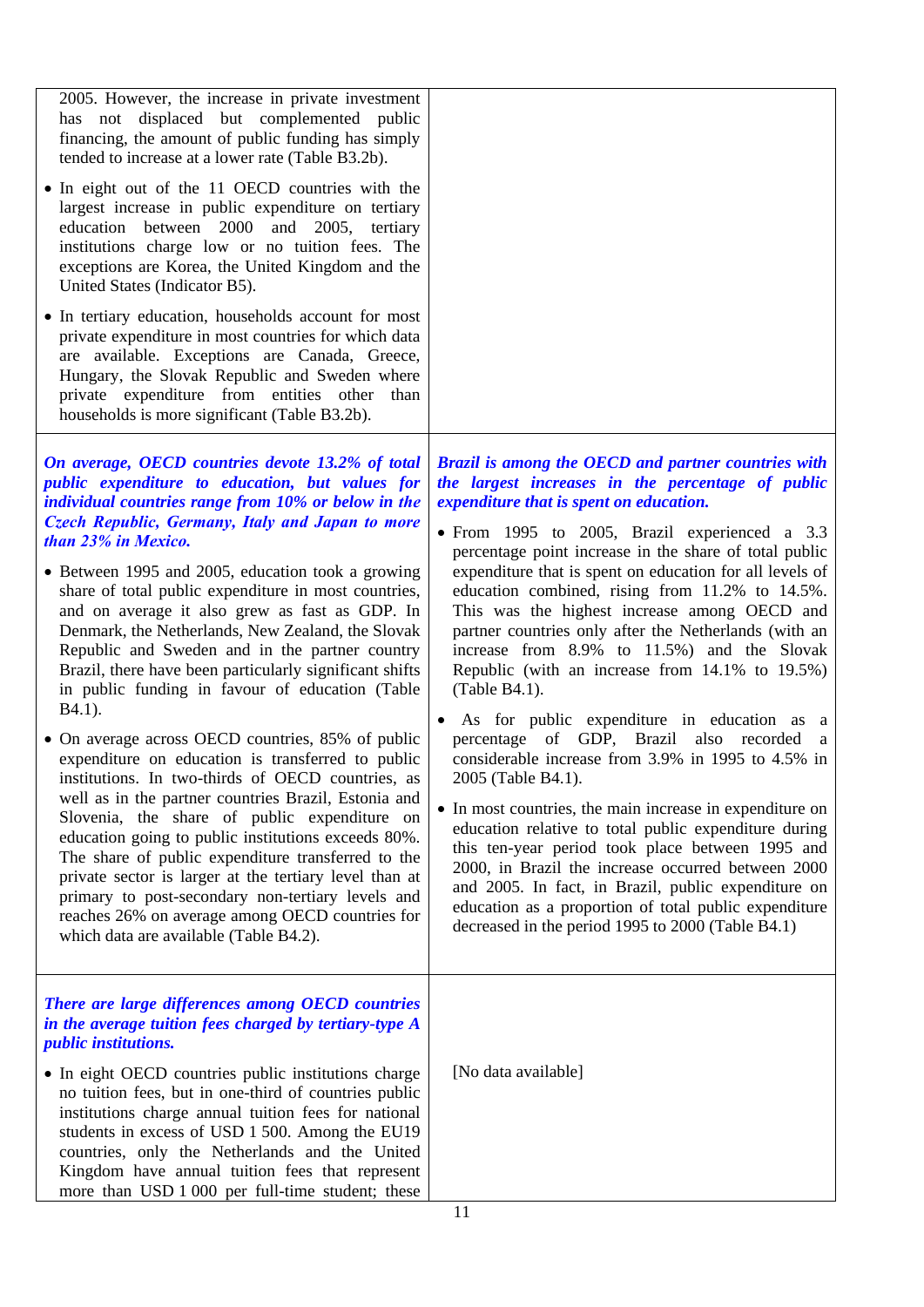relate to government-dependent institutions (Table B5.1a).

- When tuition fees are charged, tertiary institutions are responsible for setting tuition fee levels in almost all countries and for determining the level of tuition fees. Only Japan, the Netherlands, Spain and Switzerland have levels of tuition fees set exclusively by educational authorities (at central, regional or local levels) at least for some of their tertiary institutions (Table B5.1b).
- An average of 18% of public spending on tertiary education is devoted to supporting students, households and other private entities. In Australia, Denmark, the Netherlands, New Zealand, Norway and Sweden and the partner country Chile, public subsidies to households account for some 27% or more of public tertiary education budgets (Table B5.2).
- Low annual tuition fees charged by tertiary-type A institutions are not systematically associated with a low proportion of students who benefit from public subsidies. In tertiary-type A education, the tuition fees charged by public institutions for national students are negligible in the Nordic countries and in the Czech Republic and are low in Turkey. And yet more than 55% of the students enrolled in tertiarytype A education in these countries can benefit from scholarships/grants and/or public loans. Moreover, Finland, Norway and Sweden are among the seven countries with the highest entry rate to tertiary-type A education.
- OECD countries in which students are required to pay tuition fees and can benefit from particularly large public subsidies do not show lower levels of access to tertiary-type A education than the OECD average. For example, Australia (82%) and New Zealand (79%) have among the highest entry rates to tertiary-type A education, and the Netherlands (59%) and the United States (64%) are above the OECD average. The United Kingdom (51%) and partner country Chile (48%) are just below the OECD average (54%), although entry to tertiarytype A education increased by 4 and 6 percentage points, respectively, between 2000 and 2005 in these countries.

#### *Instruction time, teachers' salaries, and studentteacher ratios vary widely among countries, which affects the level of expenditure per student.*

• The choices countries make about how many hours and years students spend in the classroom and the subjects they study reflect national priorities and preferences. Budgetary considerations also help shape education: Teachers' salaries represent the • In Brazil, the percentage of public subsidies allocated to private entities for tertiary education study is 12.1%. From this percentage, 6.8% goes to scholarships and other grants to households, 4.3% goes to student loans and 1.0% goes to transfers and payments to other private entities (this last percentage, unlike the others, is higher than the OECD average of 0.3%) (Table B5.2).

• [No data available on teachers' salaries]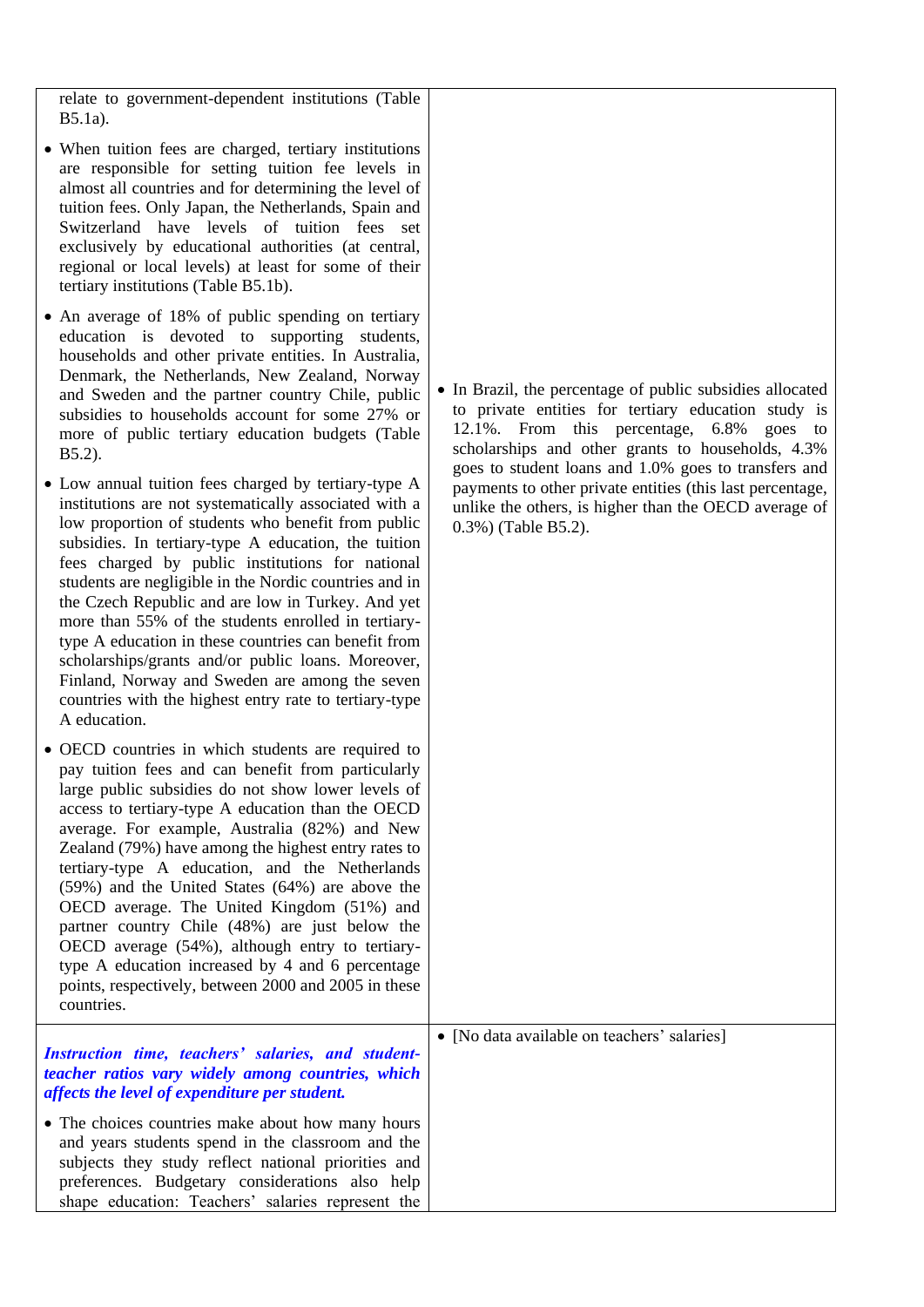largest single cost in providing school education and, as such, are a critical consideration for policymakers striving to both maintain the quality of education and to contain spending. While class size has become a hot topic in many OECD countries, evidence on its impact on student performance is mixed.

- Differences in teachers' salaries, along with other factors such as student-to-staff ratios (see Indicator D2), provide some explanation of the differences in expenditure per student (see Indicators B1 and B7).
- Salaries of teachers with at least 15 years experience at the lower secondary level range from less than USD 15 000 in Hungary and in partner countries Chile and Estonia to USD 51 000 or more in Germany, Korea and Switzerland, and exceed USD 90 000 in Luxembourg (Table D3.1).
- Salaries for teachers with at least 15 years experience in lower secondary education are over twice the GDP per capita in Korea, whereas in Norway, and in partner countries Estonia and Israel, salaries are 75% or less than the GDP per capita.
- Teachers' salaries have risen in real terms between 1996 and 2006 in virtually all countries, with the largest increases in Finland, Hungary and Mexico (and in starting salaries in Australia) and in partner country Estonia. Salaries at the primary and upper secondary levels in Spain fell in real terms over the period, although they remain above the OECD average (Tables D3.1 and D3.2).
- On average in OECD countries, upper secondary teachers' salaries per teaching hour exceed those of primary teachers by 44%; the difference is 5% or less in New Zealand, Scotland and the partner country Chile and is equal to or greater than 75% in Denmark and the Netherlands (Table D3.2).

*The average class size in primary education is slightly more than 21 students per class, but varies from 32 in Korea, to fewer than half that number in Luxembourg and the partner country the Russian Federation.* 

- The average class size in lower secondary education is 24 students per class, but varies from about 30 or more in Japan, Korea and Mexico and the partner countries Brazil, Chile and Israel, to 20 or fewer in Denmark, Iceland, Ireland (public institutions), Luxembourg and Switzerland and the partner country the Russian Federation.
- From 2000 to 2006, average class size did not vary significantly, but differences in class size among

*Brazil is among the countries with the largest class sizes, both at the primary and lower secondary level, with a comparatively large difference between public and private institutions.* 

- In general, class size in Brazil is above the OECD average. At the primary level, considering public and private schools together, Brazil has an average of 25 students per class. At the secondary level, this percentage is higher, with 32 students per class (Table D2.1).
- Both at the primary and lower secondary levels of education, there is a difference in the number of students per class depending on whether schools are public or private. Public primary and lower secondary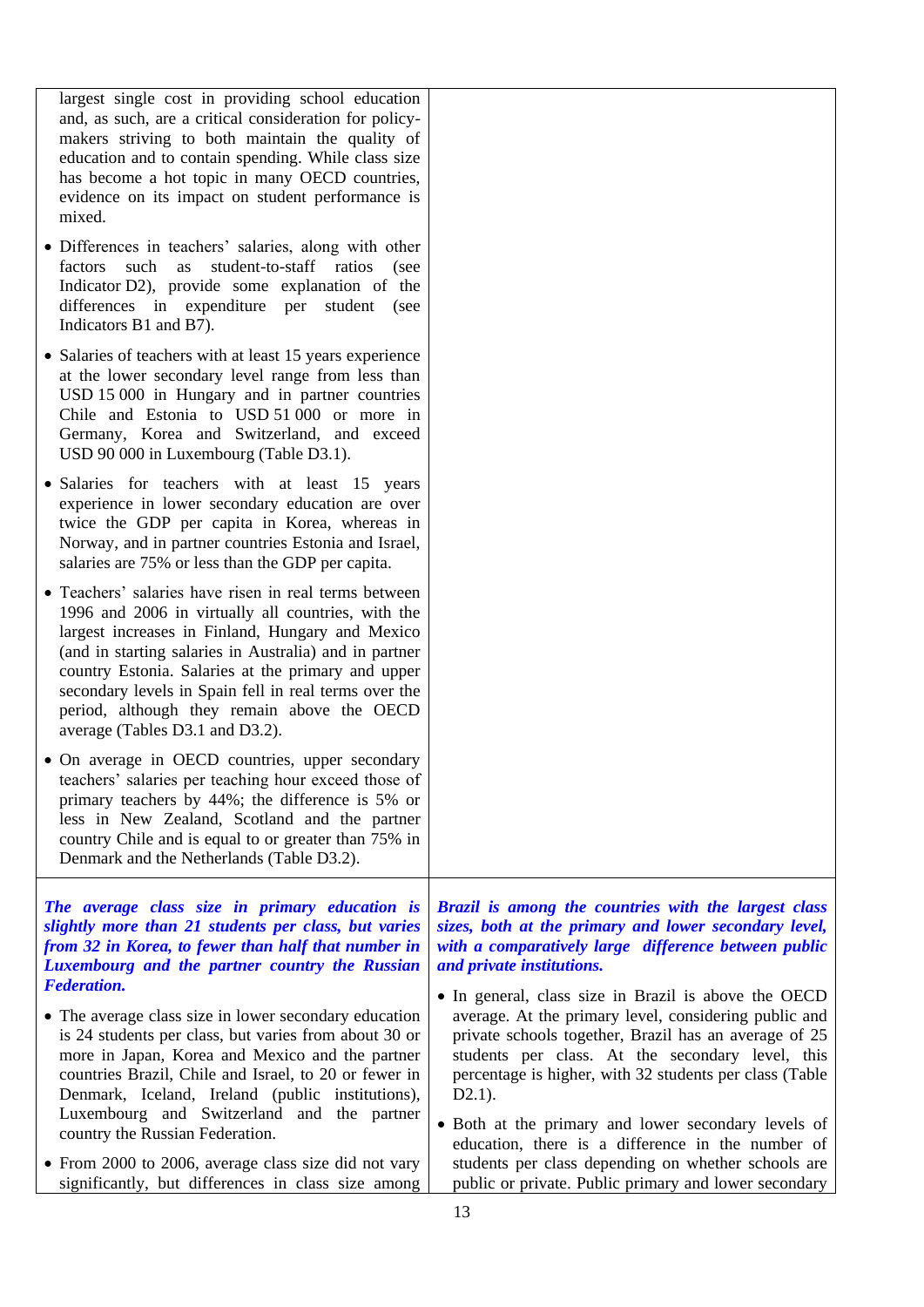| OECD countries seem to have diminished. Class<br>size tends to have decreased in countries that had<br>relatively large class sizes in 2000 (such as Japan,<br>Korea and Turkey) whereas it tends to have<br>increased in countries with relatively small class<br>sizes (such as Iceland).                                                                                                                                                                                                                                                      | schools have about 7 students more per class than<br>private institutions, whereas on average across OECD<br>countries, class sizes do not differ between public and<br>private institutions by more than one or two students<br>per class (the greatest exceptions would be the United<br>Kingdom, with a difference of 13 students more in<br>public institutions, as well as Poland and Turkey, with<br>8 and 10 students more, respectively) (Table D2.1). |
|--------------------------------------------------------------------------------------------------------------------------------------------------------------------------------------------------------------------------------------------------------------------------------------------------------------------------------------------------------------------------------------------------------------------------------------------------------------------------------------------------------------------------------------------------|----------------------------------------------------------------------------------------------------------------------------------------------------------------------------------------------------------------------------------------------------------------------------------------------------------------------------------------------------------------------------------------------------------------------------------------------------------------|
| Students in OECD countries are expected to receive,<br>on average, 6 907 hours of instruction between the<br>ages of 7 and 14, of which 1591 hours take place<br>between ages 7 and 8, 2518 between ages 9 and 11,<br>and 2798 between ages 12 and 14. The large<br>majority of intended hours of instruction are<br>compulsory.<br>• In OECD countries, 7-to-8-year-olds receive an<br>average of 770 hours per year of compulsory<br>instruction time and 796 hours per year of intended<br>instruction time in the classroom. Those aged 9 to | • [No data available]                                                                                                                                                                                                                                                                                                                                                                                                                                          |
| 11 receive about 40 compulsory hours more per year<br>than 7-to-8-year-olds and those aged 12 to 14<br>receive just over 86 hours more per year than 9-to-<br>11-year-olds (Table D1.1).                                                                                                                                                                                                                                                                                                                                                         |                                                                                                                                                                                                                                                                                                                                                                                                                                                                |
| • On average across OECD countries, the teaching of<br>reading, writing and literature, mathematics and<br>science represents nearly 50% of the compulsory<br>instruction time for 9-to-11-year-olds and 40% for<br>12-to-14-year-olds. For 9-to-11-year-olds,<br>the<br>proportion of compulsory curriculum devoted to<br>reading, writing and literature varies widely from<br>13% in Australia to 30% or more in France, Mexico<br>and the Netherlands (Table D1.2).                                                                          |                                                                                                                                                                                                                                                                                                                                                                                                                                                                |
| The number of teaching hours in public lower<br>secondary schools averages 717 hours a year but<br>ranges from 548 hours in Korea to over 1000 in<br>Mexico (1 047) and the United States (1 080).                                                                                                                                                                                                                                                                                                                                               | <b>Teachers in Brazil teach more weeks and days than the</b><br><b>OECD</b> average, but the total statutory working hours<br>for Brazilian teachers is half the OECD average.<br>• Brazil, along with Denmark and Mexico, requires 200                                                                                                                                                                                                                        |
| • The number of teaching hours in public primary<br>schools averages 812 per year (9 more than in<br>2005), but ranges from less than 650 in Denmark,<br>Turkey and the partner country Estonia to 1 080 in<br>the United States (Table D4.1).                                                                                                                                                                                                                                                                                                   | days of instruction for primary teachers. This is well<br>above the OECD average of 187 days, and the second<br>highest number of days across OECD and partner<br>countries (only Korea is higher, with 204 days) (Table<br>$D4.1$ ).                                                                                                                                                                                                                          |
| • The average number of teaching hours in upper<br>secondary general education is 667, but ranges from<br>364 in Denmark to 1 080 in the United States (Table<br>$D4.1$ ).                                                                                                                                                                                                                                                                                                                                                                       | • Also at the primary level, the 40 weeks of instruction<br>required for teachers in Brazil is above the OECD<br>average of 38 weeks. Only Denmark and Mexico have<br>a higher number of required weeks of instruction (42)<br>(Table D4.1).                                                                                                                                                                                                                   |
| • The composition of teachers' annual teaching time,<br>in terms of days, weeks and hours per day, varies<br>considerably. For instance, while teachers in<br>Denmark teach for 42 weeks per year (in primary<br>and secondary education) and teachers in Iceland for<br>35-36 weeks per year, teachers in Iceland have more                                                                                                                                                                                                                     | • However, both the required net teaching time in hours<br>and the required working time at school in hours are<br>below the OECD average: At the primary level, net<br>teaching time is 12 hours less than the OECD average<br>(although it is up to 133 hours above the OECD                                                                                                                                                                                 |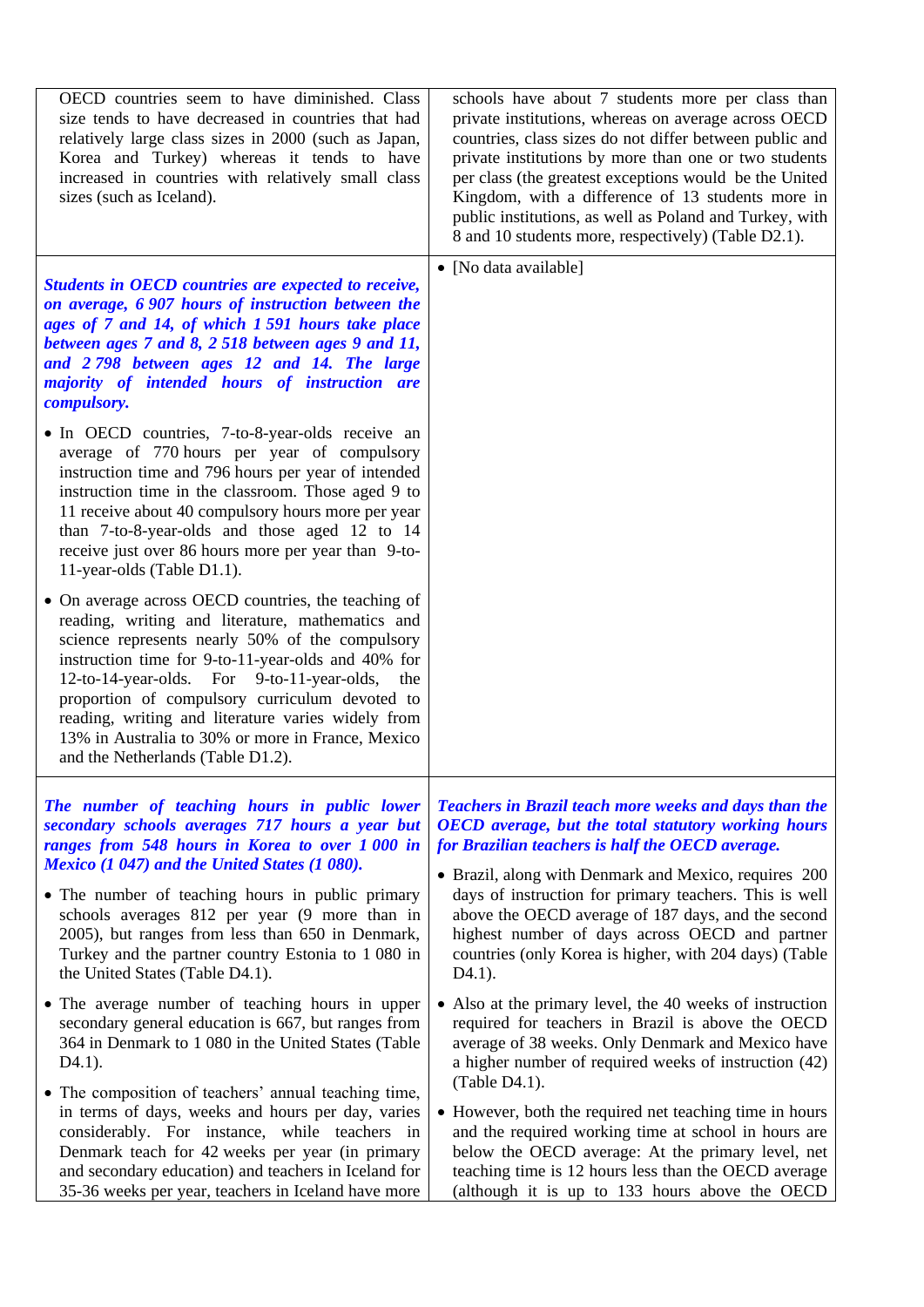| total annual teaching time (in hours) than teachers in                                                                                                                                                                                                                                                                                                                                                                                                                                                                                                                                            | average at the secondary level), and working time is                                                                                                                                           |
|---------------------------------------------------------------------------------------------------------------------------------------------------------------------------------------------------------------------------------------------------------------------------------------------------------------------------------------------------------------------------------------------------------------------------------------------------------------------------------------------------------------------------------------------------------------------------------------------------|------------------------------------------------------------------------------------------------------------------------------------------------------------------------------------------------|
| Denmark (Table D4.1).                                                                                                                                                                                                                                                                                                                                                                                                                                                                                                                                                                             | 385 hours below the OECD average. The gap                                                                                                                                                      |
| • Regulations concerning teachers' working time also<br>vary. In most countries, teachers are formally<br>required to work a specific number of hours; in<br>some, teaching time is only specified as the number<br>of lessons per week and assumptions may be made<br>on the amount of non-teaching time required per<br>lesson (at school or elsewhere). For example, in<br>Belgium (Fr.), additional non-teaching hours at<br>school are set at the school level; the government<br>only defines the minimum and maximum number of<br>teaching periods per week at each level of<br>education. | becomes more pronounced when observing the total<br>statutory teaching time in hours at the primary level,<br>where Brazil requires 800 hours, while the OECD<br>average is 1662 (Table D4.1). |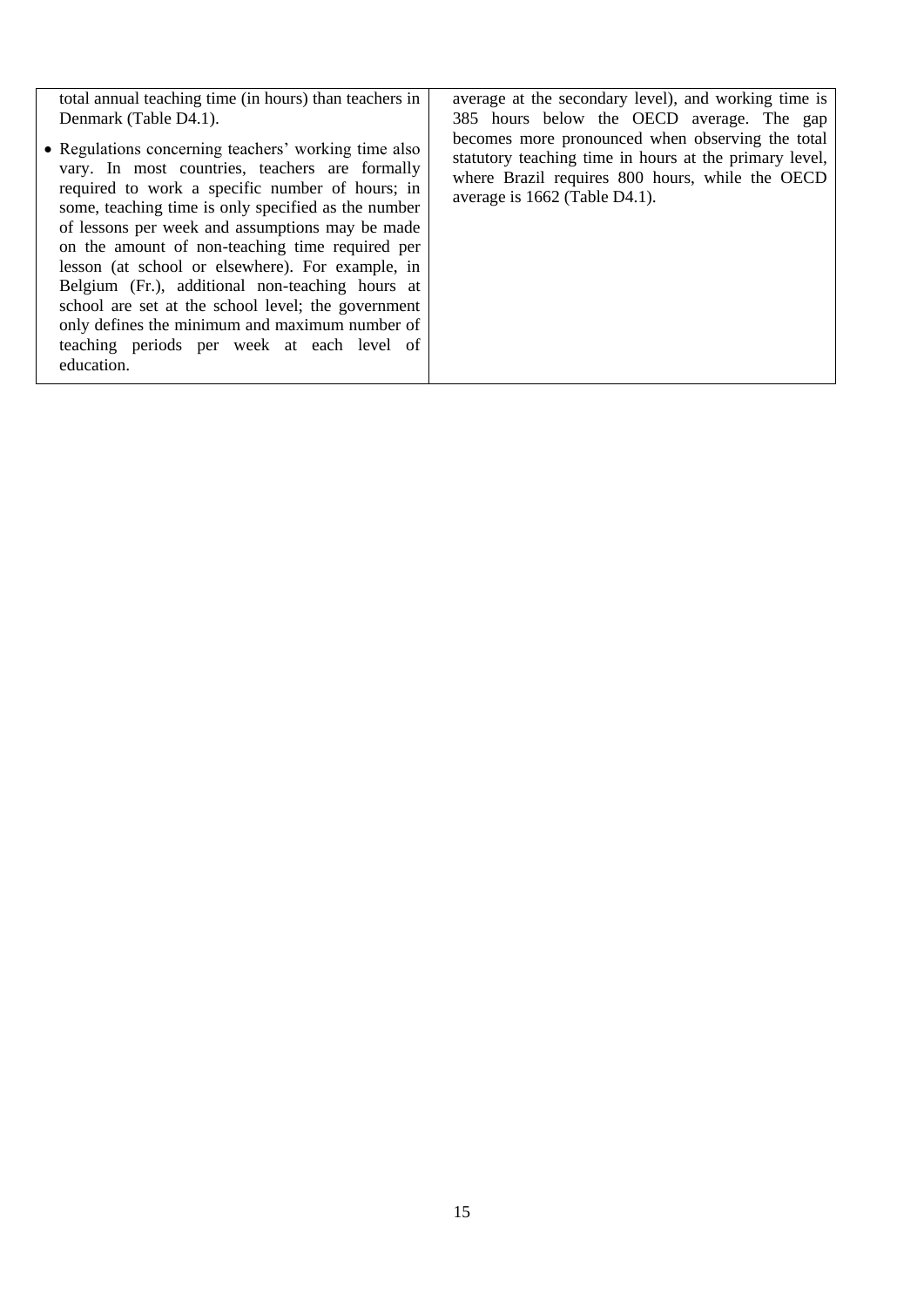### *EQUITY CHALLENGES*

*While individuals with high level qualifications continue to see strong labour-market returns, those without strong*  baseline qualifications, defined by the OECD as those who have not attained a qualification at the upper *secondary level, have seen rapidly deteriorating labour-market prospects in most countries. It is therefore increasingly important for education and training systems to ensure that young adults leave schools with strong baseline qualifications or attain these subsequently. Education at a Glance 2008 provides a range of indicators on disparities in educational attainment and their labour-market consequences.*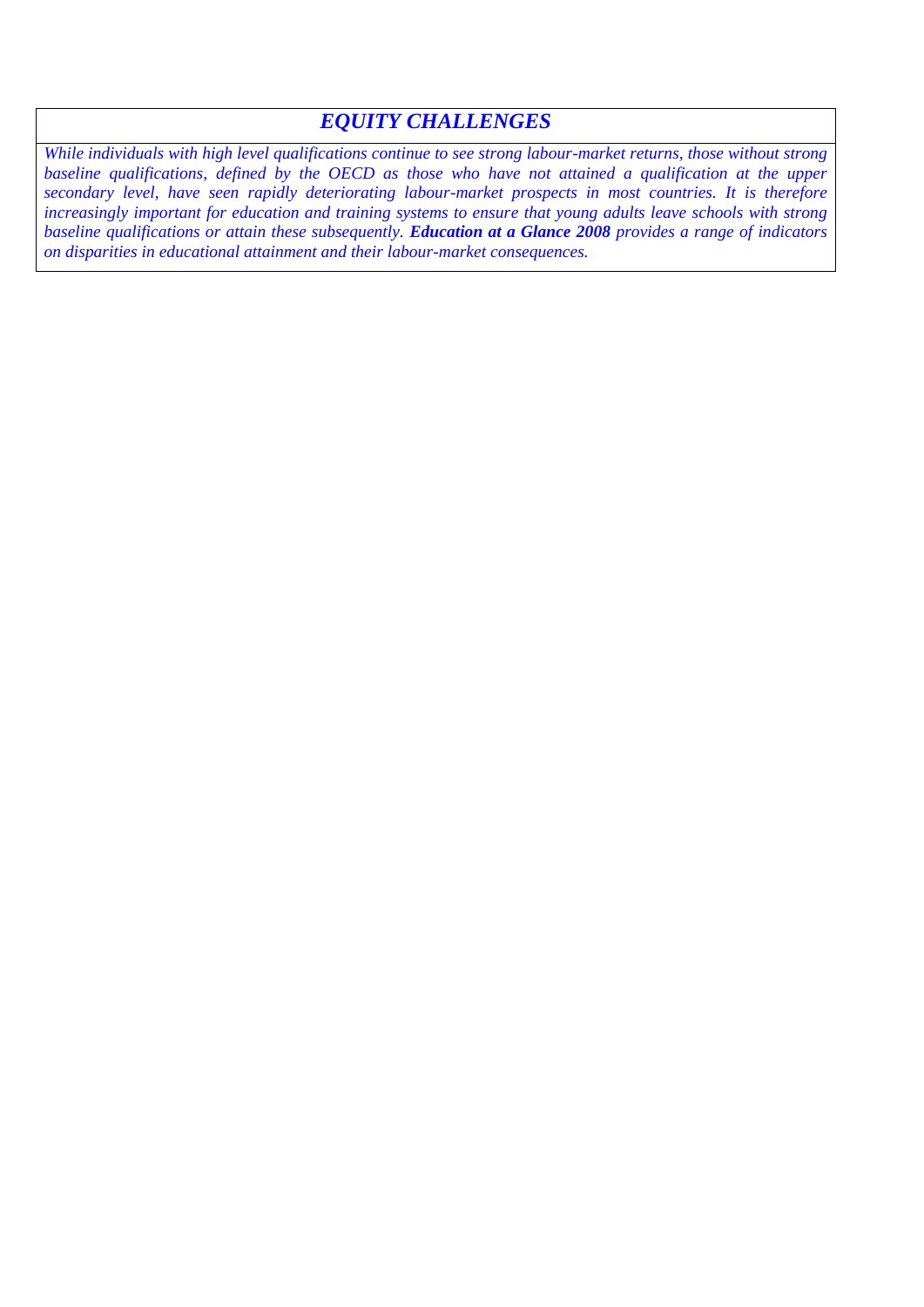| Enrolment rates in Brazil are still slightly under the                                                                                                                                                                                                                                                                                                                                                                                                                                                                                                                                                                                                                                                                                                                                                                                                                                                                                                                                                                                                                                                                                                                                                                                                                                                                                                                                                                                                                                                                                                                                                                                                                                                                                                                                                                                                                                                                                                                                       |
|----------------------------------------------------------------------------------------------------------------------------------------------------------------------------------------------------------------------------------------------------------------------------------------------------------------------------------------------------------------------------------------------------------------------------------------------------------------------------------------------------------------------------------------------------------------------------------------------------------------------------------------------------------------------------------------------------------------------------------------------------------------------------------------------------------------------------------------------------------------------------------------------------------------------------------------------------------------------------------------------------------------------------------------------------------------------------------------------------------------------------------------------------------------------------------------------------------------------------------------------------------------------------------------------------------------------------------------------------------------------------------------------------------------------------------------------------------------------------------------------------------------------------------------------------------------------------------------------------------------------------------------------------------------------------------------------------------------------------------------------------------------------------------------------------------------------------------------------------------------------------------------------------------------------------------------------------------------------------------------------|
| OECD average, but improvements are being made.<br>• The number of years at which 90% of the population<br>are enrolled is of 10, which is 3 years less than the<br>OECD average (Table C2.1).<br>• Nevertheless, while the ending age of compulsory<br>education is 14-years-old in Brazil, the age range at<br>which 90% of the population are enrolled goes from 7<br>to 16 (Table C2.1).<br>• Furthermore, from 2000 to 2005, the enrolment rates<br>among 15-to-19-year-olds in public or private<br>institutions increased from 75% to 80%, while the<br>OECD average evolved from 77% to 81%. The<br>percentage of enrolment for this age group in Brazil is<br>higher or similar as in Austria, Canada, Italy,<br>Luxembourg, Mexico, New Zealand, Portugal,<br>Turkey, the United Kingdom and the United States, as<br>well as partner countries Chile, Israel and the Russian<br>Federation, where the formal ending age of<br>compulsory education ranges between 14 and 18<br>years-old(Tables C2.1 and C2.2)<br>• In 2005, about 93% of the population aged 5-to-14<br>were enrolled in education and nearly 80% aged 15-<br>to-19 attended full-time or part-time education in<br>public or private institutions. Although Brazil's<br>percentages are still slightly below the OECD<br>countries, these are encouraging achievements, as<br>Brazil seems to be speedily catching up with the<br>OECD average (Table C2.1 and C2.2).<br>• From the population aged 20-to-29, 21% are still in<br>education, which is slightly below the OECD average<br>of 25%. Nevertheless, for students aged 30-to-39 and<br>students aged 40 and over, the percentage of full-time<br>and part time enrolments in public and private<br>institutions is 8.1% and 2.4%, respectively. These<br>percentages are well above the OECD average of<br>5.7% and 1.4%, and are also above the percentages of<br>enrolment in all other partner countries for these same<br>age groups (Table C2.1). |
|                                                                                                                                                                                                                                                                                                                                                                                                                                                                                                                                                                                                                                                                                                                                                                                                                                                                                                                                                                                                                                                                                                                                                                                                                                                                                                                                                                                                                                                                                                                                                                                                                                                                                                                                                                                                                                                                                                                                                                                              |
| increased by seven percentage points on average in                                                                                                                                                                                                                                                                                                                                                                                                                                                                                                                                                                                                                                                                                                                                                                                                                                                                                                                                                                                                                                                                                                                                                                                                                                                                                                                                                                                                                                                                                                                                                                                                                                                                                                                                                                                                                                                                                                                                           |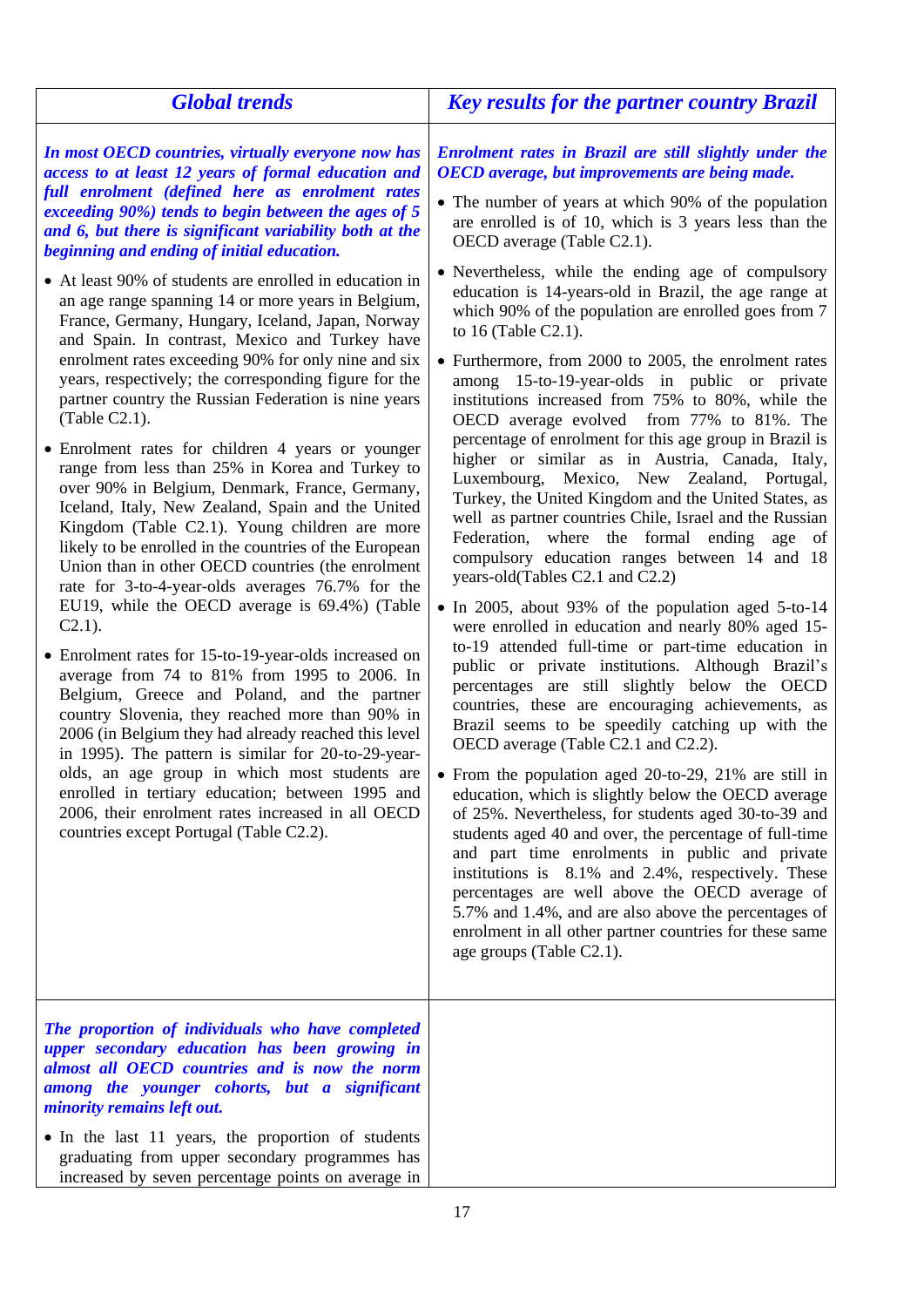| OECD countries with available data. In 17 of 24<br>OECD countries, the ratio of upper secondary<br>graduates to the population at the typical age of<br>graduation is 80% or higher and in the Czech<br>Republic, Finland, Germany, Greece, Iceland,<br>Japan, Korea and Norway it exceeds 90%. However,<br>in Luxembourg, Mexico, New Zealand, Spain,<br>Sweden, Turkey and the United States more than<br>20% leave school without attaining an upper<br>secondary degree (Tables A1.2 and A2.2).<br>• Those who have attained at least upper secondary<br>education enjoy substantial earnings advantages<br>(Chart A9.4). For many countries, the earnings<br>disadvantage of those without upper secondary<br>qualifications has significantly worsened (Table<br>$A9.2a$ ).<br>· Gender differences in employment and and<br>unemployment rates are largest among those without<br>upper secondary education (Chart A8.1) | • Overall, 30% of the population in Brazil aged 25-to-<br>64 have attained upper secondary education. OECD<br>countries, Portugal, Mexico and Turkey face a similar<br>situation, where still less than 50% of the population<br>has attained the upper secondary level (Table A1.2a<br>and Chart A1.2).<br>• In Brazil, 38% of the population between 25-and-34<br>years-old have attained upper secondary education.<br>This is half the OECD average of 78% (Table A1.2a).<br>Nevertheless, it is important to consider as well that,<br>across OECD and partner countries, Brazil has as well<br>the lowest percentage of 11% of the population<br>between 55-to-64-years-old having attained at least<br>upper secondary education. The difference of<br>attainment between this older and younger age cohorts<br>is of 28 percentage points, and above the OECD<br>average, with a 23 points difference, indicating the<br>progress that Bazil has made (Table A1.2a). |
|---------------------------------------------------------------------------------------------------------------------------------------------------------------------------------------------------------------------------------------------------------------------------------------------------------------------------------------------------------------------------------------------------------------------------------------------------------------------------------------------------------------------------------------------------------------------------------------------------------------------------------------------------------------------------------------------------------------------------------------------------------------------------------------------------------------------------------------------------------------------------------------------------------------------------------|------------------------------------------------------------------------------------------------------------------------------------------------------------------------------------------------------------------------------------------------------------------------------------------------------------------------------------------------------------------------------------------------------------------------------------------------------------------------------------------------------------------------------------------------------------------------------------------------------------------------------------------------------------------------------------------------------------------------------------------------------------------------------------------------------------------------------------------------------------------------------------------------------------------------------------------------------------------------------|
| Some countries have been successful in improving<br>educational opportunities among youths in difficult<br><i>labour-market situations.</i>                                                                                                                                                                                                                                                                                                                                                                                                                                                                                                                                                                                                                                                                                                                                                                                     | [No data available]                                                                                                                                                                                                                                                                                                                                                                                                                                                                                                                                                                                                                                                                                                                                                                                                                                                                                                                                                          |
| · Most OECD countries have expanded their<br>education system to accommodate more of the<br>For<br>cohorts.<br>15-to-19-year-olds,<br>younger<br>recruitment to education has largely taken place<br>among individuals outside the labour market (not in<br>education or employment) and to a lesser extent<br>among employed individuals. With few exceptions,<br>policies to expand education systems have thus<br>helped to lower unemployment and inactivity among<br>young adults (Tables C4.2a and C4.3).                                                                                                                                                                                                                                                                                                                                                                                                                 |                                                                                                                                                                                                                                                                                                                                                                                                                                                                                                                                                                                                                                                                                                                                                                                                                                                                                                                                                                              |
| • The 15-to-19-year-old population that is not in<br>education is generally associated with being<br>unemployed or out of the labour force. Some<br>countries are better able than others to provide<br>employment for young adults with relatively low<br>educational attainment. In Iceland, Japan and<br>Norway, more than 70% of this age group not in<br>education have employment (Tables C4.2a and<br>$C4.3$ ).                                                                                                                                                                                                                                                                                                                                                                                                                                                                                                          |                                                                                                                                                                                                                                                                                                                                                                                                                                                                                                                                                                                                                                                                                                                                                                                                                                                                                                                                                                              |
| • On average, completing upper secondary education<br>reduces unemployment among 20-to-24-year-olds<br>by 7.4 percentage points and that of 25-to-29-year-<br>olds by 6.8 percentage points. The lack of an upper<br>secondary qualification is clearly a serious<br>impediment to finding employment, and a tertiary<br>qualification further increases the likelihood of job                                                                                                                                                                                                                                                                                                                                                                                                                                                                                                                                                  |                                                                                                                                                                                                                                                                                                                                                                                                                                                                                                                                                                                                                                                                                                                                                                                                                                                                                                                                                                              |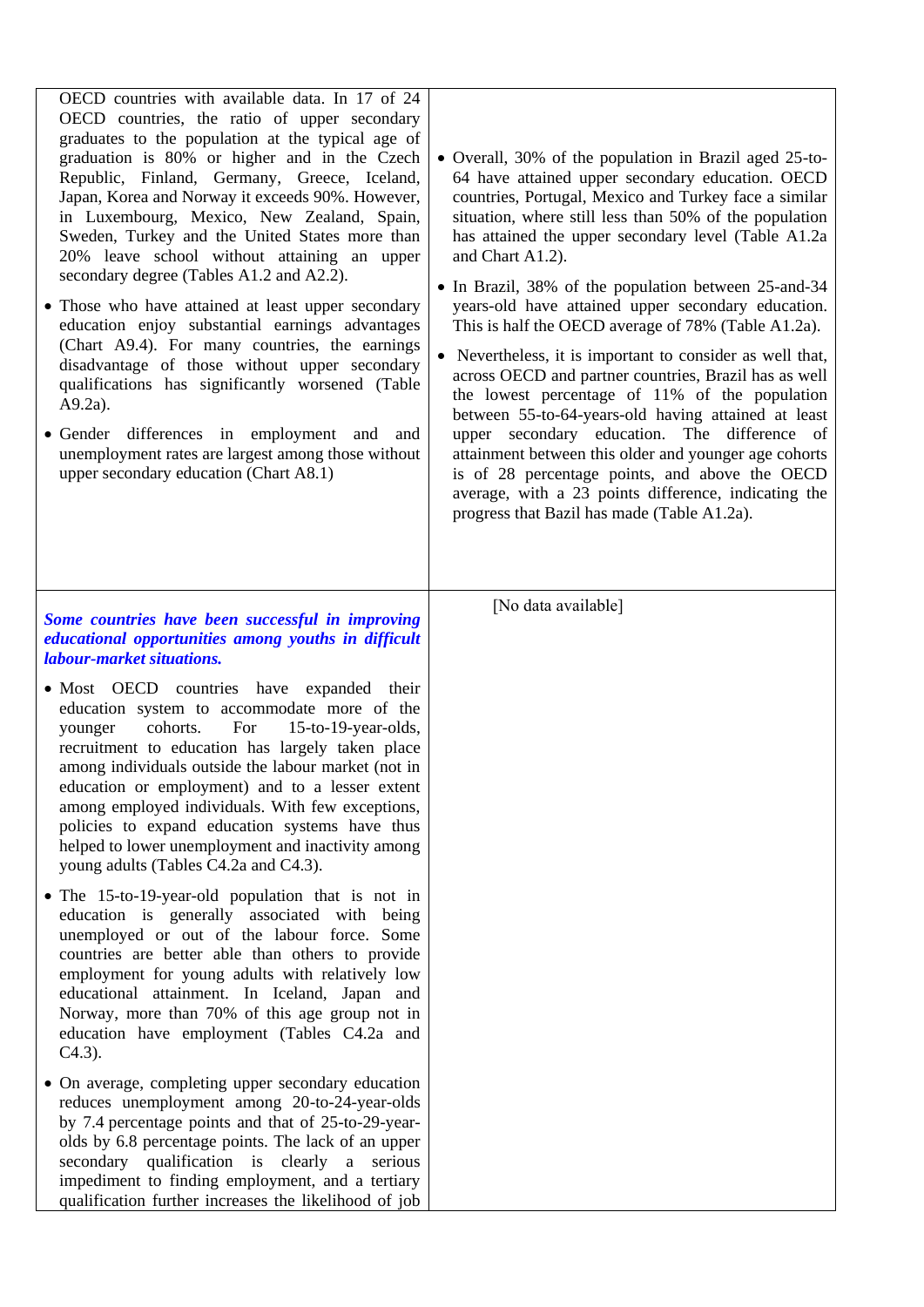| seekers finding employment (Tables C4.2a and<br>$C4.3$ ).                                                                                                                                                                                                                                                                                                                                                                                                                                                                                                                                     |                       |
|-----------------------------------------------------------------------------------------------------------------------------------------------------------------------------------------------------------------------------------------------------------------------------------------------------------------------------------------------------------------------------------------------------------------------------------------------------------------------------------------------------------------------------------------------------------------------------------------------|-----------------------|
|                                                                                                                                                                                                                                                                                                                                                                                                                                                                                                                                                                                               | • [No data available] |
| Continuing education and training often does not<br>reach those who need it most.                                                                                                                                                                                                                                                                                                                                                                                                                                                                                                             |                       |
| • In many countries, non-formal continuing education<br>and training now also plays a significant role in<br>raising the stock of knowledge and skills. There are<br>major differences among countries in the number of<br>hours that individuals can expect to spend in non-<br>formal job-related education and training over a<br>typical working life. At the tertiary level, it ranges<br>from less than 350 hours in Greece, Italy and the<br>Netherlands to more than 1 000 in Denmark,<br>Finland, France and Switzerland (Table C5.1a).                                              |                       |
| • The relative intensity (number of hours) of non-<br>formal job-related education and training typically<br>increases sharply with educational attainment<br>(except in the United Kingdom, Italy and the<br>Netherlands). The expected hours in non-formal job-<br>related education and training among 25-64-year-<br>olds with tertiary qualifications is, on average across<br>countries, nearly twice as high than among those<br>with upper secondary qualifications and more than<br>three times as high as than among those without<br>upper secondary qualifications (Table C5.1a). |                       |
| • An older worker with tertiary education can expect<br>to receive at least 70% of the education and training<br>of a young worker in Denmark, Sweden and the<br>United States, but the proportion falls below 20% in<br>France, Hungary and the Netherlands. Adults with<br>higher levels of educational attainment are more<br>likely to participate in non-formal job-related<br>continuing education and training than adults with<br>lower educational attainment (Table C5.1a).                                                                                                         |                       |
|                                                                                                                                                                                                                                                                                                                                                                                                                                                                                                                                                                                               | [No data available]   |
| Countries vary greatly in how well they succeed in                                                                                                                                                                                                                                                                                                                                                                                                                                                                                                                                            |                       |
| enabling students from blue-collar backgrounds to<br>participate in higher education.                                                                                                                                                                                                                                                                                                                                                                                                                                                                                                         |                       |
|                                                                                                                                                                                                                                                                                                                                                                                                                                                                                                                                                                                               |                       |
| • Ireland and Spain stand out as providing the most<br>equitable access to higher education, whereas in<br>Austria, France, Germany and Portugal students<br>from a blue-collar background are about one-half as<br>likely to be in higher education as compared with<br>what their proportion in the population would<br>suggest (Indicator A7).                                                                                                                                                                                                                                             |                       |
| • When measuring the socio-economic status of<br>students in higher education by their fathers'<br>educational background large differences between<br>countries emerge. In many countries, students are<br>substantially more likely to be in higher education if<br>their fathers completed higher education. Students                                                                                                                                                                                                                                                                      |                       |
| from such a background are more than twice as                                                                                                                                                                                                                                                                                                                                                                                                                                                                                                                                                 |                       |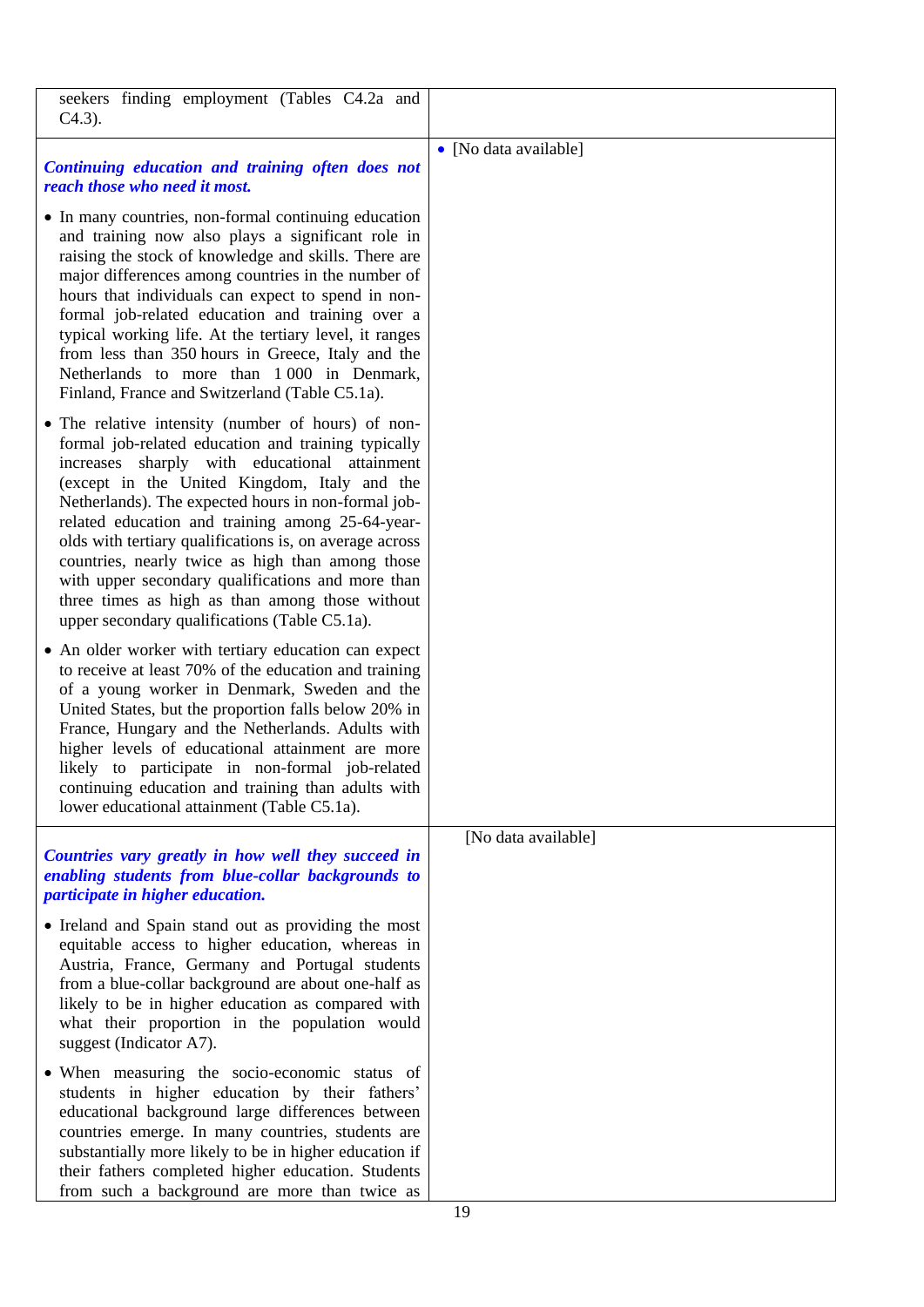| likely to be in higher education in Austria, France,<br>Germany, Portugal and the United Kingdom than<br>are students whose fathers did not complete higher<br>education. In Ireland and Spain this ratio drops to<br>1.1 and 1.5, respectively.<br>• Among the countries providing information on the<br>socio-economic status of students in higher<br>education it appears that inequalities in previous<br>schooling are reflected in the intake of students from<br>less advantaged backgrounds. Countries providing<br>more equitable access to higher education $-$ such as<br>Finland, Ireland and Spain – were also the countries<br>with the most equal between-school performances,<br>as show by data collected in 2000 by OECD PISA. |                                                                                                                                                                                                                                                                                                                                             |
|---------------------------------------------------------------------------------------------------------------------------------------------------------------------------------------------------------------------------------------------------------------------------------------------------------------------------------------------------------------------------------------------------------------------------------------------------------------------------------------------------------------------------------------------------------------------------------------------------------------------------------------------------------------------------------------------------------------------------------------------------|---------------------------------------------------------------------------------------------------------------------------------------------------------------------------------------------------------------------------------------------------------------------------------------------------------------------------------------------|
| In almost half of the countries, the majority of upper<br>secondary students are enrolled in vocational<br>programmes. However, in key subject areas, the<br>performance of students in vocational programmes<br>tends to lag considerably behind that of general<br><i>programmes</i><br>• In 13 out of 28 OECD countries and the partner<br>country Slovenia, the majority of upper secondary<br>students are enrolled in pre-vocational and<br>vocational programmes. In most OECD countries, a<br>significant proportion of upper secondary vocational<br>education is school-based.                                                                                                                                                          | • Brazil does not follow the same trend as OECD<br>countries. Indeed, in Brazil, for the year of 2005,<br>100% of students were enrolled in ISCED 3A<br>destination.<br>As<br>for<br>programmes<br>programme<br>orientation, 94% were enrolled in general programmes<br>and only 6% were enrolled in vocational programmes<br>(Table C1.1). |
| • In OECD countries with available data, vocational<br>qualification is concentrated in engineering,<br>manufacturing and construction at both the upper<br>secondary (34%) and post-secondary non-tertiary<br>$(22%)$ levels.                                                                                                                                                                                                                                                                                                                                                                                                                                                                                                                    |                                                                                                                                                                                                                                                                                                                                             |
| • The 14 OECD countries for which data are available<br>spend, on average, USD 925 more per student on<br>upper secondary vocational programmes than on<br>general programmes.                                                                                                                                                                                                                                                                                                                                                                                                                                                                                                                                                                    |                                                                                                                                                                                                                                                                                                                                             |
| • PISA 2006 shows that 15-year-olds in pre-<br>vocational and vocational programmes<br>have<br>statistically significant lower performance in science<br>students<br>enrolled<br>compared<br>to<br>in<br>general<br>programmes in 12 out of the 14 OECD countries for<br>which data are available. On average, 15-year-olds<br>enrolled in general programmes score 35 points<br>higher and after adjusting for socio-economic<br>factors a difference of 24 points still remains.                                                                                                                                                                                                                                                                |                                                                                                                                                                                                                                                                                                                                             |